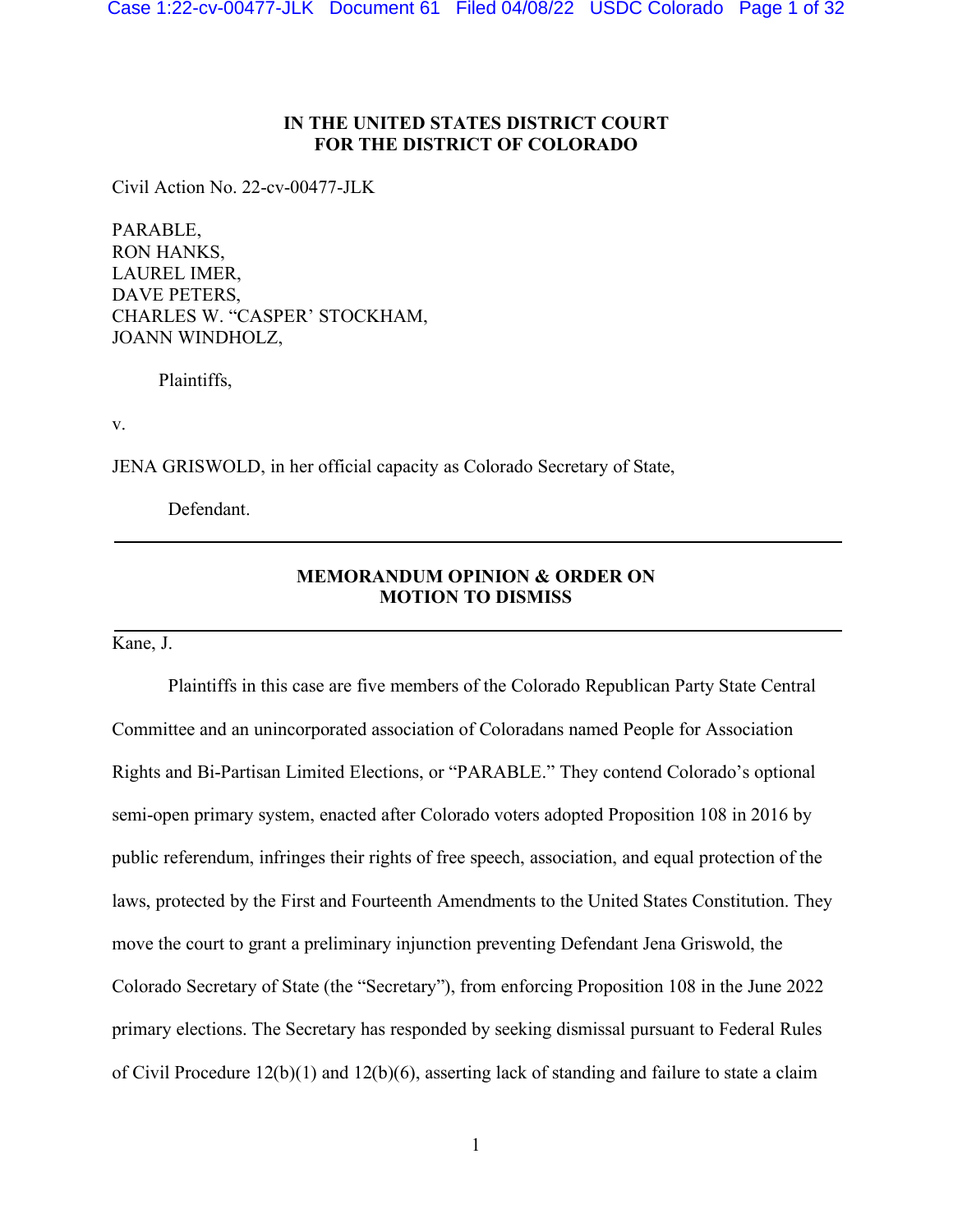### Case 1:22-cv-00477-JLK Document 61 Filed 04/08/22 USDC Colorado Page 2 of 32

upon which relief can be granted (ECF No. 27). She also opposes Plaintiffs' Motion for Preliminary Injunction (ECF No. 2) on the grounds that the facts and allegations do not meet the criteria for obtaining such equitable relief.

I have considered the Secretary's Response to the Motion for Preliminary Injunction (ECF No. 14), Plaintiffs' Response to the Secretary's Motion to Dismiss and Reply to the Motion for a Preliminary Injunction (ECF No. 43), the Secretary's Reply (ECF No. 50), four briefs submitted by amici curiae, the parties' responses to the amicus briefs, a reply from amici curiae, and a surreply from Plaintiffs as well as the arguments of counsel and the testimony of witnesses and exhibits admitted into evidence at a comprehensive hearing held over two days. For the reasons set out in this Order, I find Plaintiffs lack standing to bring this lawsuit on all but a portion of their fifth claim. On that claim, I find dismissal appropriate under Rule 12(b)(6). Because the issues presented by the parties' motions are intertwined, I nevertheless consider Plaintiffs' Motion for a Preliminary Injunction and conclude Plaintiffs have not shown that they are entitled to the disfavored injunctive relief they seek.<sup>1</sup>

#### **I. JURISDICTION**

United States courts are courts of limited jurisdiction. In this case, the parties agree federal jurisdiction is based upon 42 U.S.C. § 1983 and 28 U.S.C. §§ 1331 and 1343. Other than

 $<sup>1</sup>$  In court, Plaintiffs stated their firm intention to move to amend their Complaint to add a</sup> derivative claim pursuant to Federal Rule of Civil Procedure 23.1. According to Plaintiffs, a derivative action would make dismissal on standing grounds inappropriate. While no such motion has been filed as of the issuance of this Order and while I doubt the propriety of a derivative action in this case, *cf. Beck v. Ysursa*, No. 07-cv-299-MHW, 2007 WL 4224051, at \*5 (D. Idaho Nov. 27, 2007) (presuming Committee's decision not to bring the suit was made in good faith on behalf of the Party in the absence of evidence to the contrary), I find it expedient to fully expound on the issues presented in light of Plaintiffs' stated intentions.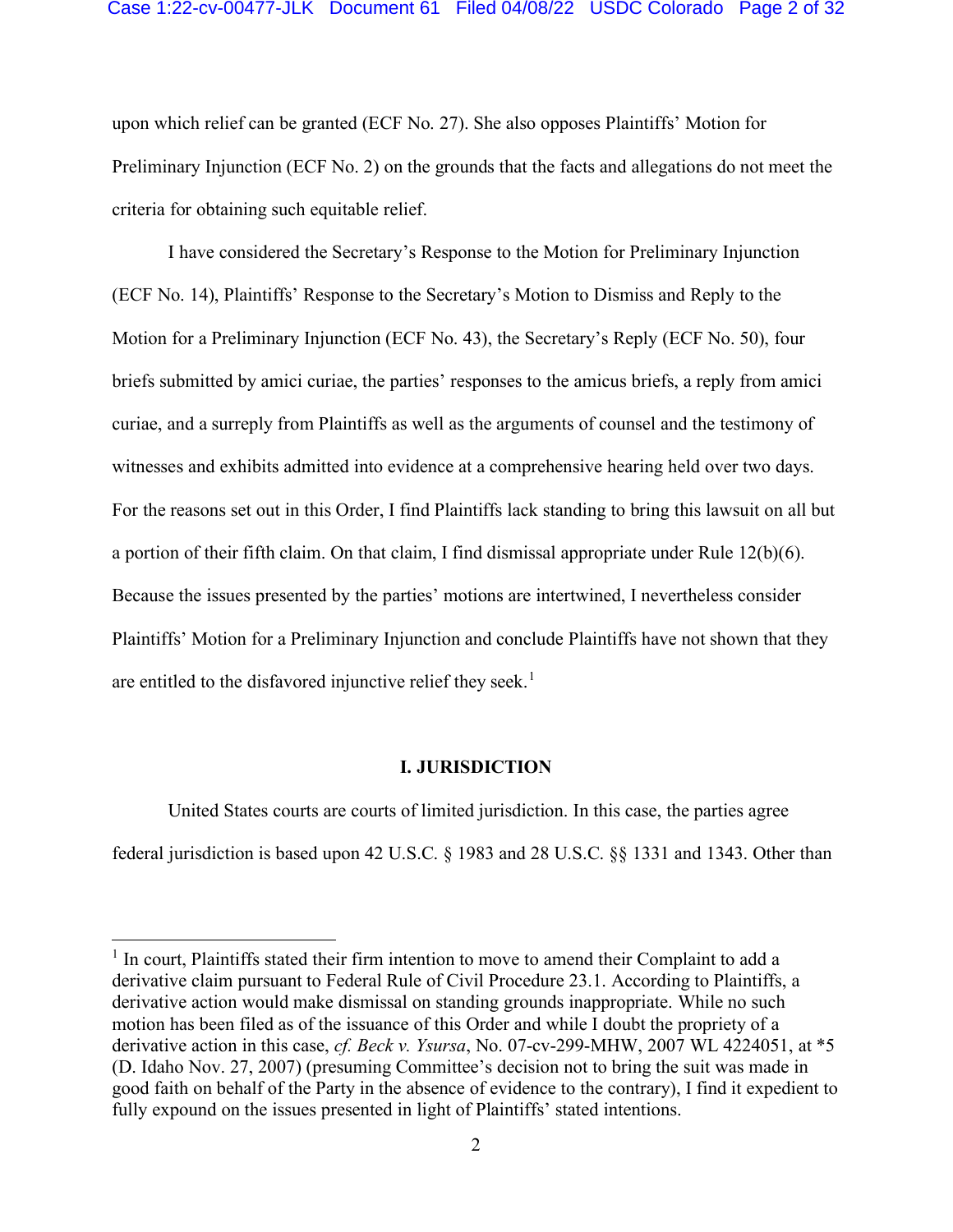the challenge raised by the Secretary in her Motion to Dismiss, there is no dispute that this court has jurisdiction over the parties and the subject matter asserted in the complaint.

## **II. BACKGROUND**

### *Colorado's Primary Election System*

In Colorado, the Secretary of State is responsible for administering and enforcing the State election code. Colo. Rev. Stat. § 1-1-107(1). Primary elections are held on the last Tuesday in June in even-numbered years for the purpose of nominating candidates of political parties to be voted on in the general election. *Id.* § 1-4-101(1).

Proposition 108, a ballot initiative adopted by Colorado voters in 2016, requires major political parties to nominate candidates for the general election either through a semi-open primary or, alternatively, through a closed assembly or convention process.<sup>2</sup> *See* Colo. Rev. Stat. §§ 1-2-218.5(2), 1-4-101(2)(b), 1-4-104, 1-4-702(1), & 1-7-201(2.3) (collectively "Proposition 108"). Colorado law defines a "major political party" as "any political party that at the last preceding gubernatorial election was represented on the official ballot either by political party candidates or by individual nominees and whose candidate . . . received at least ten percent of the total gubernatorial votes cast." *Id.*  $\frac{1}{2}$  1-1-104(22).<sup>3</sup>

 $2$  An "assembly" is "a meeting of delegates of a political party, organized in accordance with the rules and regulations of the political party, held for the purpose of designating candidates for nominations." *Id.* § 1-1-104(1.3). A "convention" is a similar meeting of delegates, "held for the purpose of selecting delegates to other political conventions . . ., making nominations for presidential electors, or nominating candidates to fill vacancies in unexpired terms of representatives in congress or held for other political functions not otherwise covered in this code." *Id.* § 1-1-104(6). Together, and along with precinct caucus meetings, *see id.* §§ 1-1- 104(30), (31), they compose Colorado's caucus system.

<sup>&</sup>lt;sup>3</sup> Minor political parties are permitted to exclude unaffiliated voters from their primary elections "so long as the prohibition is in accordance with the party's constitution, bylaws, or other applicable rules." *Id.* § 1-4-1304(1.5)(c). If a minor party wishes to prohibit unaffiliated voters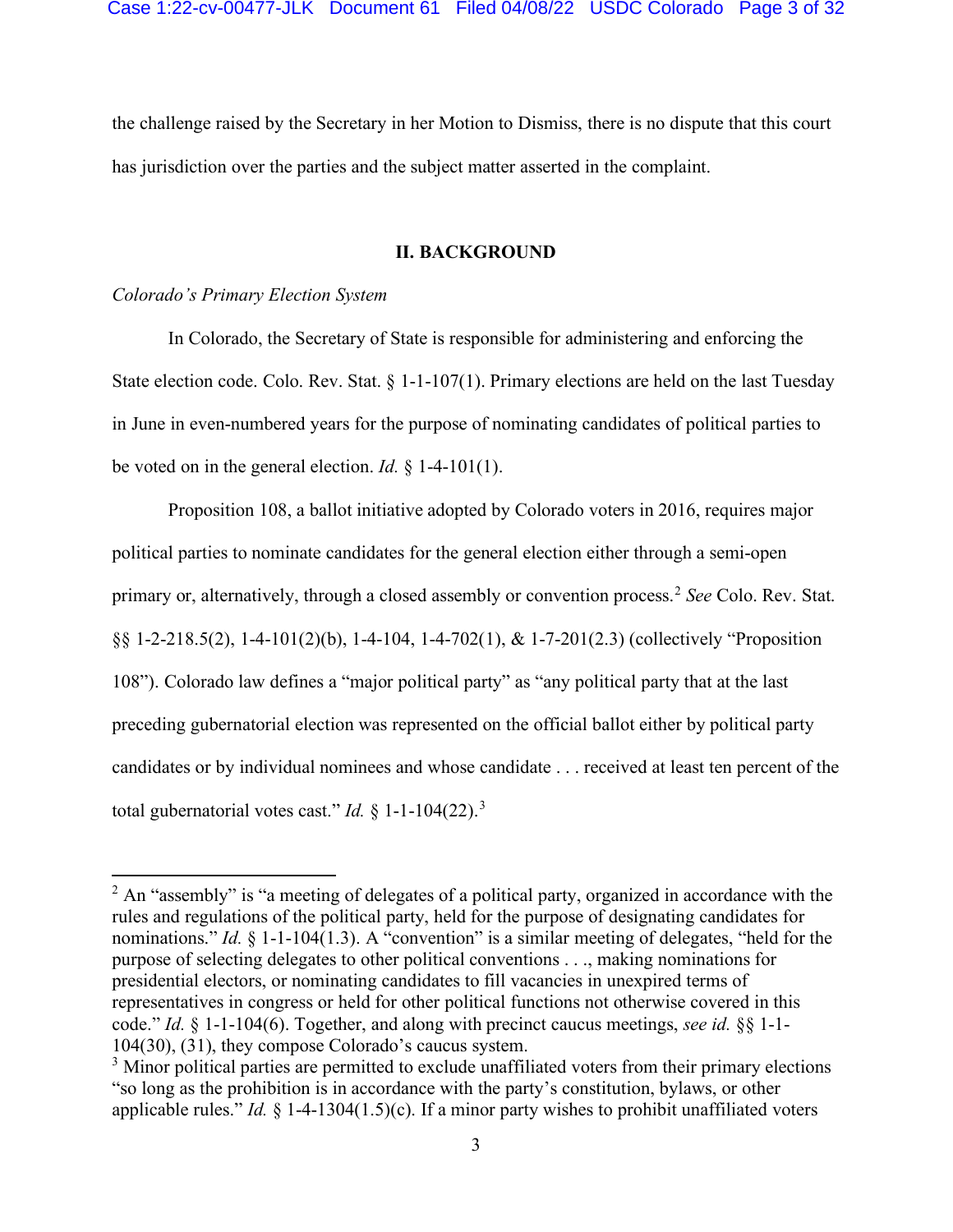To opt out of the semi-open primary in favor of an assembly or convention (i.e., through a caucus system), at least three-quarters of the total voting membership of a major party's state central committee must vote in favor of the assembly or convention nomination process. *Id.* § 1- 4-702(1). This vote must occur no later than October 1 of the year preceding the year in which the assembly or convention is to occur. *Id.* If a primary election is preferred, major political parties must permit unaffiliated voters to participate. *Id.* § 1-7-201(2.3). Unaffiliated voters—of whom there are approximately 1.6 million in Colorado, *see* Compl. at 5, ECF No. 1—may vote in any major party's primary election although they may only cast a ballot in one party's primary. *Id.* §§ 1-2-218.5(2), 1-7-201(2.3). This system is known as a "semi-open" primary because it remains closed to electors who are affiliated with a different political party and uses a party-specific ballot.

## *Republican State Central Committee*

Colorado law recognizes that a political party's "state central committee has the power to make all rules for party government." *Id.* § 1-3-105(1). The State Central Committee of the Colorado Republican Party (the "CRP"), also known as the Colorado Republican Committee (the "Committee"), lists its primary purposes as "elect[ing] duly nominated or designated Republican candidates to office, [promoting] the principles and achiev[ing] the objectives of the Republican Party at national and state levels, and [performing] the functions set forth in the election laws of the State of Colorado." CRP Committee Bylaws (the "Bylaws"), Art. II, ECF No. 14-1. The Bylaws permit voting members to vote by proxy. *Id.* Art. VIII, § D.

from casting a primary ballot, it must notify the Secretary no later than seventy-five days before the election. *Id.* The rights and obligations of minor political parties are not at issue in this case. The only concern here is with major parties.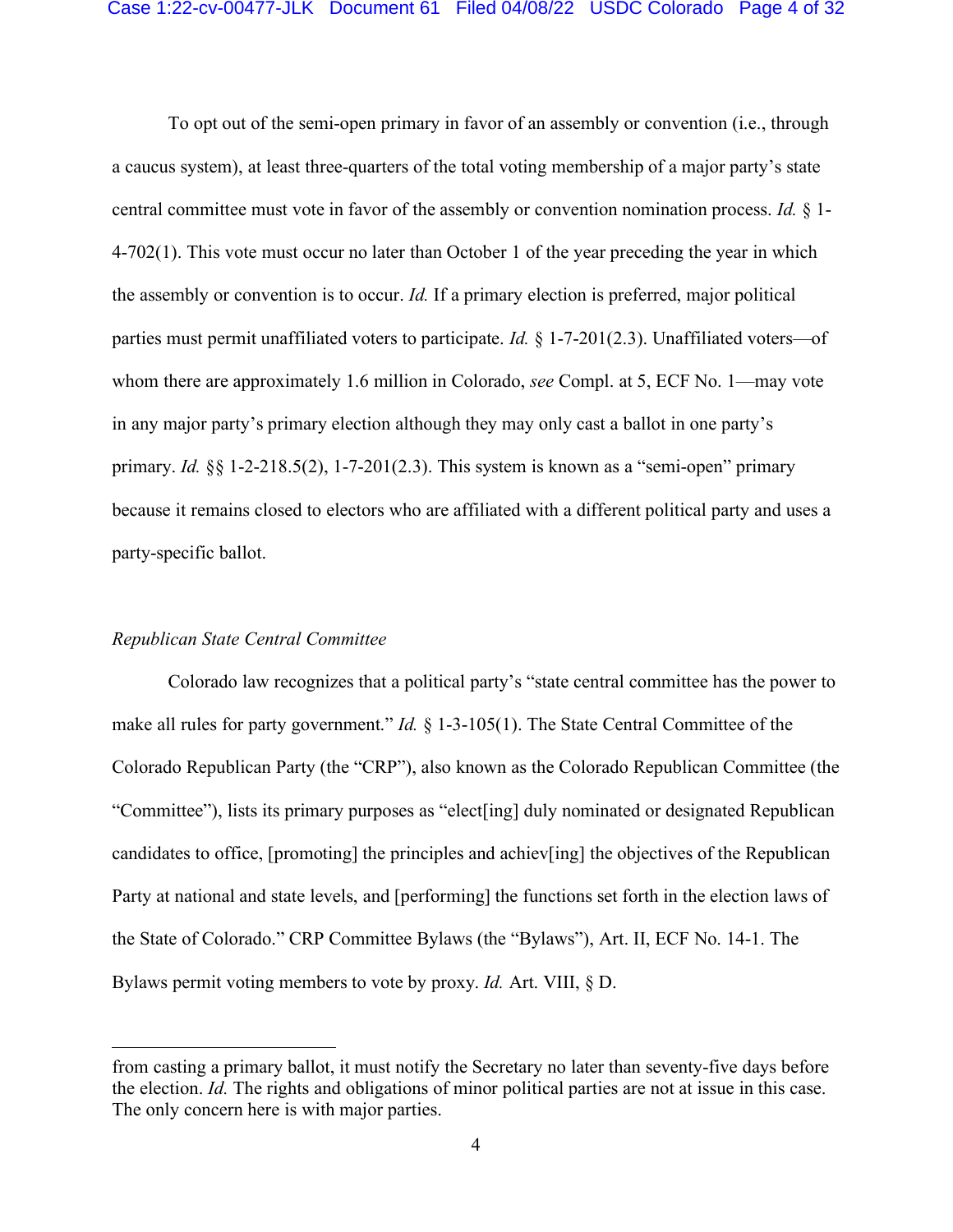## Case 1:22-cv-00477-JLK Document 61 Filed 04/08/22 USDC Colorado Page 5 of 32

On September 18, 2021, the Committee convened to vote on how the CRP would nominate candidates for the 2022 election. At that time, there were 521 voting members in the Committee. Stip. of Facts ¶ 3, ECF No. 26. So, in order for the Party to select a nomination procedure other than the semi-open primary, 391 members would have had to vote in favor of the alternative (521 members  $x$  3/4 = 390.75 members). Four hundred and forty-one voting members attended the 2021 Committee meeting for selecting the nomination method. *Id.* ¶ 3. Of those only 38.9% voted in favor of an assembly or convention process. *Id.* ¶ 2. 4

Although the Committee did not vote to use a nomination method other than the semiopen primary at its 2021 meeting, it declared by resolution that "a majority of the [CRP's] State Central Committee supports choosing Republican Party nominees by a primary election at which only registered voters who are members of the Republican party are eligible to participate." 9/18/2021 Committee Resolution (the "Resolution"), ECF No. 1-2. For that reason, and because the approving members believed "Proposition 108 is clearly a violation of Republican Party members' constitutional rights under the First Amendment," the Committee authorized a lawsuit "to be initiated in federal district court by the [CRP], its members, or both . . . to challenge the constitutionality of Proposition 108." *Id.* Charles Heatherly, the author of the Resolution and a Committee member, testified that the Committee's vote on the Resolution was a standing vote, also known as a voice vote. As no Committee Member stood after the opposition vote was called, the vote was declared unanimous in favor of the Resolution. Members cannot vote by proxy during a standing vote, as only physical bodies are counted, and the Committee made no record of the number of members present for the vote in favor of the Resolution.

<sup>&</sup>lt;sup>4</sup> In 2019, less than 3/4ths of the total voting membership of the Committee were in attendance, so the Party could not have selected a nomination method other than the semi-open primary at that meeting, unless a sufficient number of proxy votes had been included.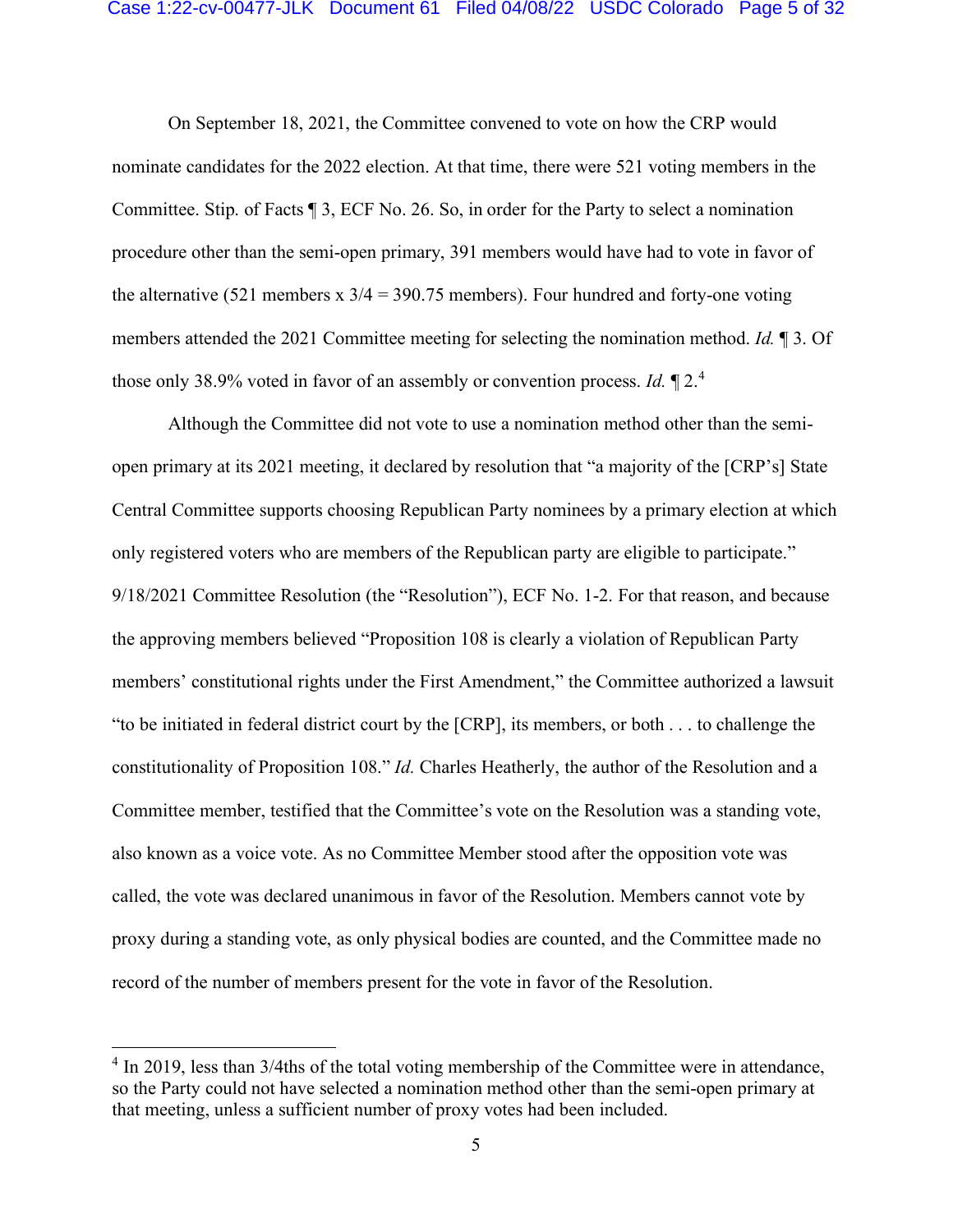# *Plaintiffs' Claims in This Case*

Confident they enjoyed the support of their political party, Plaintiffs initiated this case on February 24, 2022. In their Complaint, Plaintiffs allege Proposition 108 violates the following constitutional rights: the First Amendment freedom of association (Claims  $1 \& 2$ ); the First Amendment freedom of speech (Claim 3); and the Fourteenth Amendment right to equal protection under the law, with a claim relating to vote dilution (Claim 4) and a claim relating to discriminatory treatment of major political parties and their members (Claim 5). Each of these challenges asserts Proposition 108 is unconstitutional both facially and as applied to Plaintiffs and to the Colorado Republican Party.

### **III. THE SECRETARY'S MOTION TO DISMISS**

The Secretary's Motion to Dismiss asserts that Plaintiffs' claims should be dismissed under Federal Rule of Civil Procedure 12(b)(1) for a lack of standing and under Rule 12(b)(6) for failure to state a claim upon which relief can granted. I find Plaintiffs have failed to establish standing on their first four claims and a portion of their fifth. For the remaining portion of their fifth claim, I consider its viability under Rule 12(b)(6) and determine that dismissal of that claim is also warranted because they have failed to state a claim for which relief can be granted.

## **A. Standing**

Article III of the United States Constitution limits federal courts to adjudicating cases and controversies. U.S. Const. art. III, § 2. The fundamental principles of separation of powers are violated by judicial declarations outside the context of an established case or controversy. One necessary component of a case or controversy is the plaintiff's standing to sue. *See S. Furniture*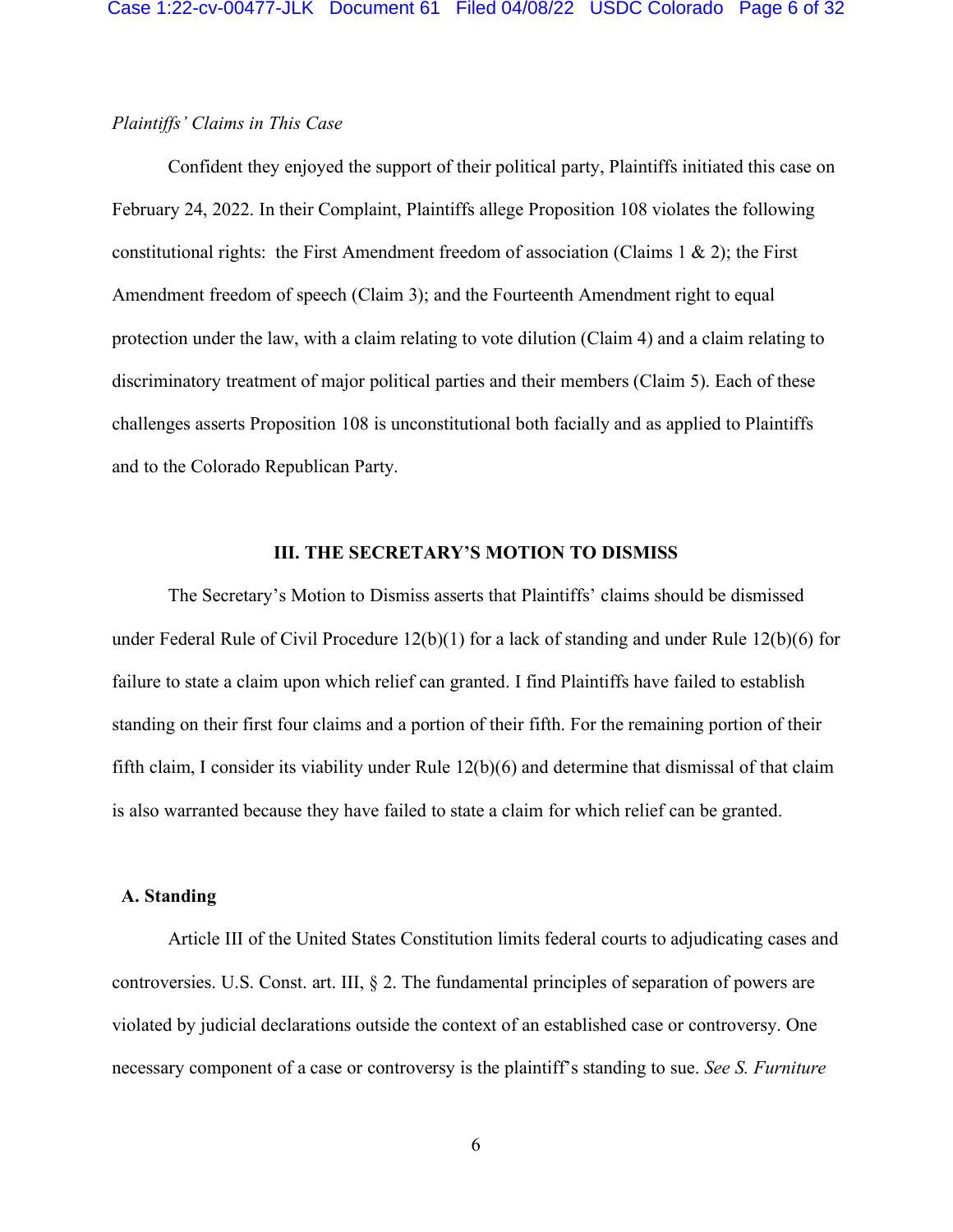*Leasing, Inc. v. YRC, Inc.*, 989 F.3d 1141, 1145 (10th Cir. 2021). Thus, federal courts lack jurisdiction to decide the merits of a claim when a plaintiff cannot meet his burden to establish standing. *Lujan v. Defs. of Wildlife*, 504 U.S. 555, 559-561 (1992).

There are three elements to constitutional standing. First, the plaintiff must have suffered an "injury in fact," defined as the invasion of a legally protected interest that is concrete and particularized. *Id.* at 560. An injury "must affect the plaintiff in a personal and individual way," *id.* at 560 n.1, and it must be "actual or imminent, not conjectural or hypothetical," *id.* at 560 (citation and quotation marks omitted). Second, there must be a causal connection between the injury and the challenged conduct—the injury cannot be "the result of the independent action of some third party not before the court." *Id.* (citation and alterations omitted). Third, there must be a likelihood that the injury will be redressed by a favorable decision on the merits. *Id*. at 561. "These requirements ensure that the plaintiff has alleged such a personal stake in the outcome of the controversy as to warrant *his* invocation of federal-court jurisdiction." *Laufer v. Looper*, 22 F.4th 871, 876 (10th Cir. 2022) (quotation marks omitted) (quoting *Summers v. Earth Island Inst.*, 555 U.S. 488, 493 (2009)). When any of these necessary elements are missing, a party may move to dismiss a suit for lack of subject matter jurisdiction under Federal Rule of Civil Procedure  $12(b)(1)$ .

## *Constitutional Standing Cannot Be Transferred*

The Colorado Republican Party did not bring this lawsuit. <sup>5</sup> Neither did it authorize the individually named plaintiffs to act as its representatives pursuant to the Committee's Bylaws.

<sup>&</sup>lt;sup>5</sup> A declaration from former Secretary of State Scott Gessler posits several reasons why the CRP may have decided not to initiate or formally authorize this suit: (1) the CRP faces severe funding constraints due to campaign finance laws; (2) few attorneys are willing to "finance a lawsuit of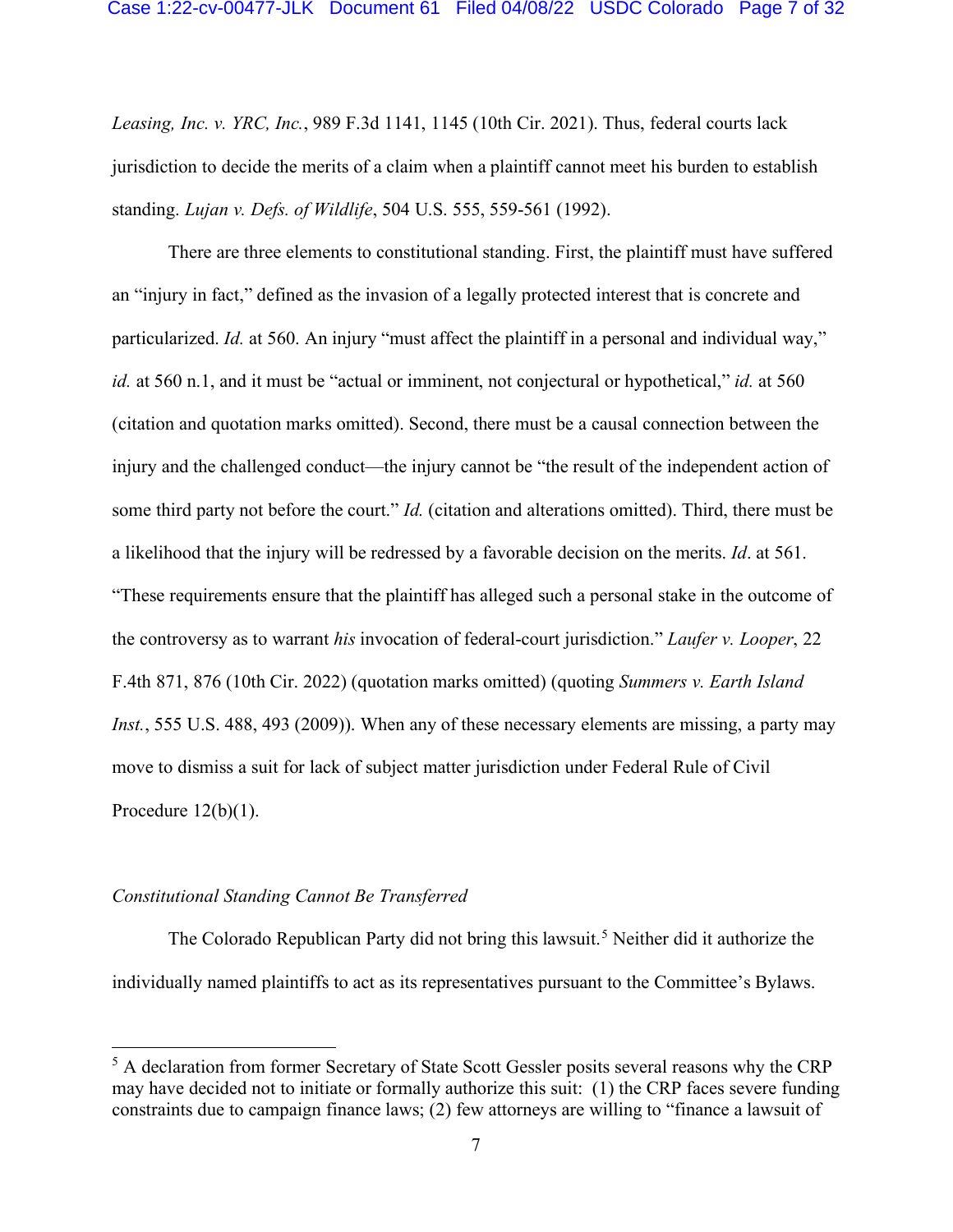*See* CRP Committee Bylaws, Art. III, § D ("No person or entity . . . has authority to bind in any manner the [Committee without] prior written authorization from the Chair[person].").

In a confusing amalgamation of concepts, the named Plaintiffs claim standing on their own behalf, because the CRP "expressly authorized this challenge" by the "Party, its members, or both," Resp. to Mot. to Dismiss at 2, yet they say that "[e]ven if the [CRP] *alone* has constitutionally[]protected association rights . . . the Party, acting through its governing body, the State Central Committee, has authorized this litigation challenging the constitutionality of Proposition 108 by Party 'members.'" Am. Resp. to Amicus Briefs at 3, ECF No. 46-1.

Plaintiffs argue § D's requirement of written authorization from the Chairperson does not apply to the Committee, and the Committee can bind itself through a standing vote on a resolution, such as the one at issue in this case. Plaintiffs do not say what provision of the Bylaws grants the Committee authority to bind the Party to litigation, or dictates the procedure for such binding. We are left to wonder, did the standing vote need to be unanimous? If not, what percentage of votes was required? Since a standing vote does not include Committee members voting by proxy, must the proponent of a resolution provide some minimum amount of notice to

this magnitude" as it is unlikely to be lucrative; and (3) there is legal uncertainty around exceptions to campaign finance limits for the current litigation and while the Federal Election Commission may issue an advisory opinion to guide the party, the Commission's opinions are not issued on Plaintiffs' expedited timeline. *See* Gessler Decl. ¶¶ 32-36, ECF No. 43-1. These obstacles are not insignificant. However, resolving to permit any of its members to defend its constitutional rights is not the solution. Campaign finance law and regulations that may restrict the CRP would necessarily apply to litigants on which the Party confers its rights, as Plaintiffs say has occurred here. Also, Mr. Gessler—who is not a party in this case—acknowledges that exceptions to campaign finance law exist specifically for the financing of lawsuits by political parties. The CRP may be unwilling to move forward with a case before the Federal Election Commission issues an advisory opinion, but that delay falls squarely on the shoulders of the CRP, which has had more than five years and more than two full election cycles to seek such an opinion. In any case, these practical considerations are immaterial because Plaintiffs may not sue to exercise the constitutional rights of a third party.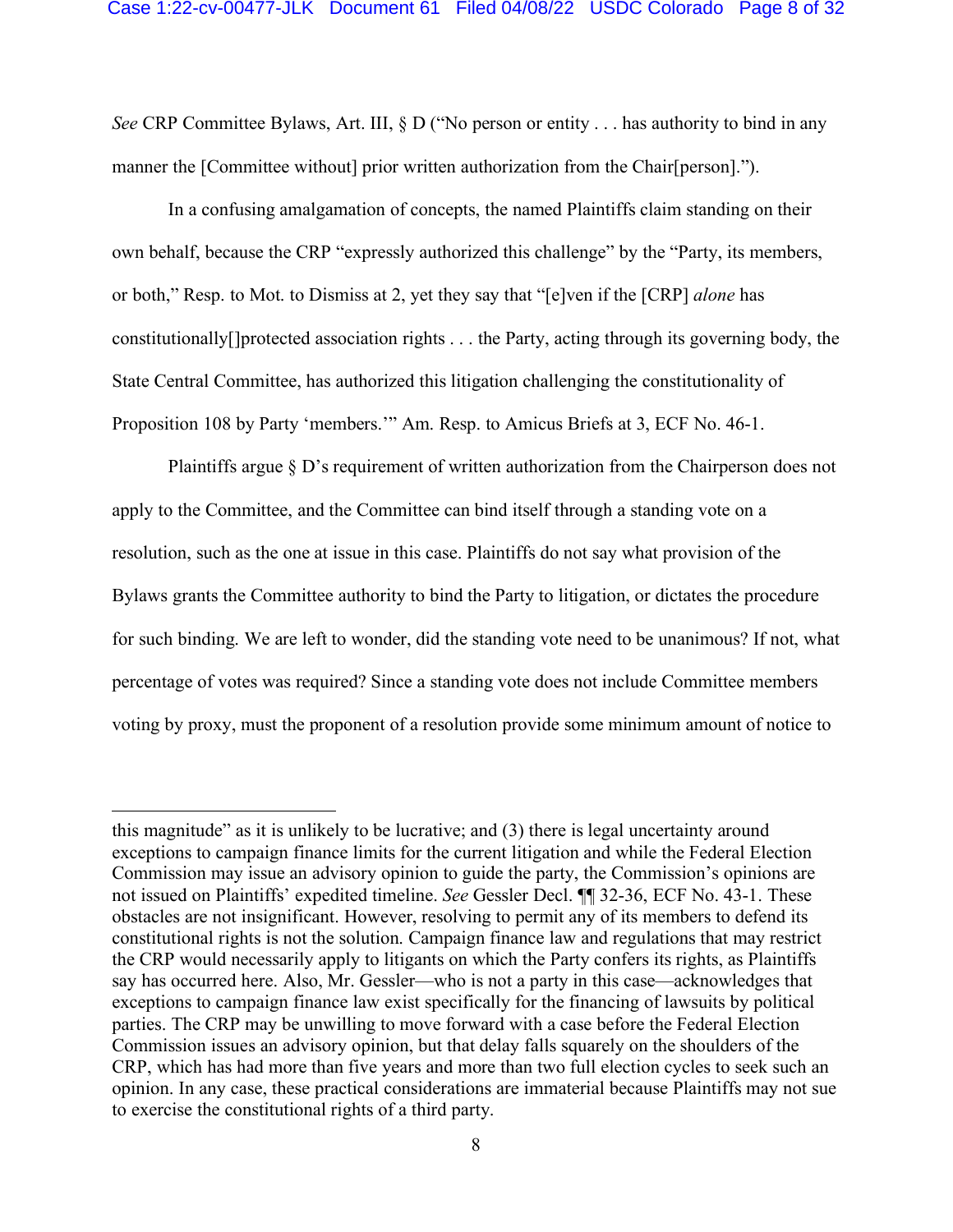#### Case 1:22-cv-00477-JLK Document 61 Filed 04/08/22 USDC Colorado Page 9 of 32

members? More troublesome is Plaintiffs' characterization of the Resolution as one "instructing the [CRP] to initiate a lawsuit." That interpretation of the Resolution is beyond the pale. On the record before me, the only affirmative step taken by the CRP after passage of the Resolution was the formal request for an advisory opinion from the Federal Election Commission, made by the Committee and its Chairperson in November 2021. As the Secretary pointed out at the hearing on these motions, there is no affidavit or statement or amicus brief from the Committee Chairperson or the Party stating a position in the lawsuit.

Standing is an independent legal concept that cannot be granted, authorized, or conferred upon a litigant through the resolution of a third party. *See Allen v. Wright*, 468 U.S. 737, 750-51 (1984), *abrogated on other grounds by Lexmark Int'l, Inc. v. Static Control Components, Inc.*, 572 U.S. 118 (2014) (stating Article III requires the litigant to have standing which depends, in part, on an injury that is personal to the litigant). Likewise, constitutional rights are not assignable or transferrable.

In filing this suit, Plaintiffs shine a spotlight upon an unavoidable political rub: the constitutional rights of political parties and the responsibility of the states to regulate elections within constitutional bounds. As it was in *Utah Republican Party v. Cox*, "[t]he distinction between wholly internal aspects of party administration on one hand and participation in staterun, state-financed elections on the other is at the heart of this case." 892 F.3d 1066, 1078 (10th Cir. 2018). Only the CRP has standing to defend its rights in the midst of that distinction. Thus, if these Plaintiffs have standing to sue, they have it only as individual members of the CRP. To the extent Plaintiffs properly assert their individual rights, their claims hit upon another tension inherent in a democratic election process: the friction between individual party members' right to participate in their party's electoral process and the right of the parties to speak on behalf of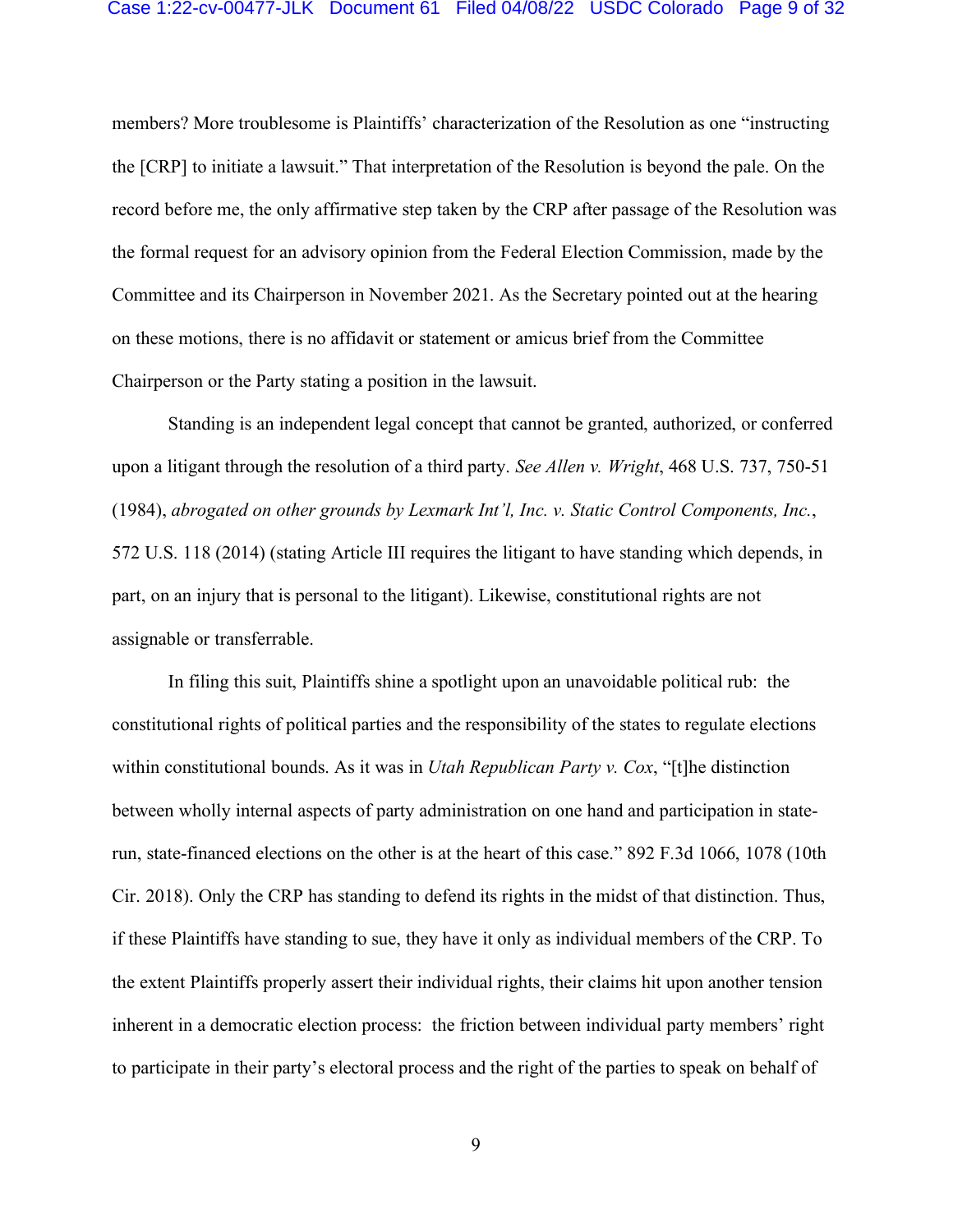their members as a collective whole. While Plaintiffs may be plagued by that friction, this court is not the appropriate venue for them to voice their frustration.

## *No Injury Personal to Plaintiffs in Claims 1 & 2 (Forced Association Claims)*

The United States Constitution confers on states the power to prescribe the times, places, and manner of holding federal elections. U.S. Const. art. I, § 4, cl. 1. The Supreme Court has confirmed that states enjoy a similar authority to regulate their own elections. *See Tashjian v. Republican Party of Connecticut*, 479 U.S. 208, 217 (1986). As relevant here, "the Supreme Court has recognized that when political parties become involved in a state-administered primary election, the state acquires a legitimate interest in regulating the manner in which that election unfolds . . . ." *Cox*, 892 F.3d at 1077-78.

State regulations may not, of course, infringe upon the constitutional rights of political parties. The First Amendment protects the right of association of political parties, including the right to "define [their] associational boundaries . . . and engage in effective political association." *Tashjian*, 479 U.S. at 213 (citation omitted). "The ability of the members of the Republican Party to select their own candidate . . . unquestionably implicates an associational freedom." *California Democratic Party v. Jones*, 530 U.S. 567, 575 (2000) (quoting *Tashjian*, 479 U.S. at 235-36 (Scalia, J., dissenting)).

In their first claim, Plaintiffs raise both a facial and as-applied challenge to the constitutionality of Proposition 108, arguing that it violates their freedom, protected by the First Amendment, not to associate with unaffiliated voters in the process of selecting nominees for the general election ballot. In seeking a preliminary injunction, they ask the court to grant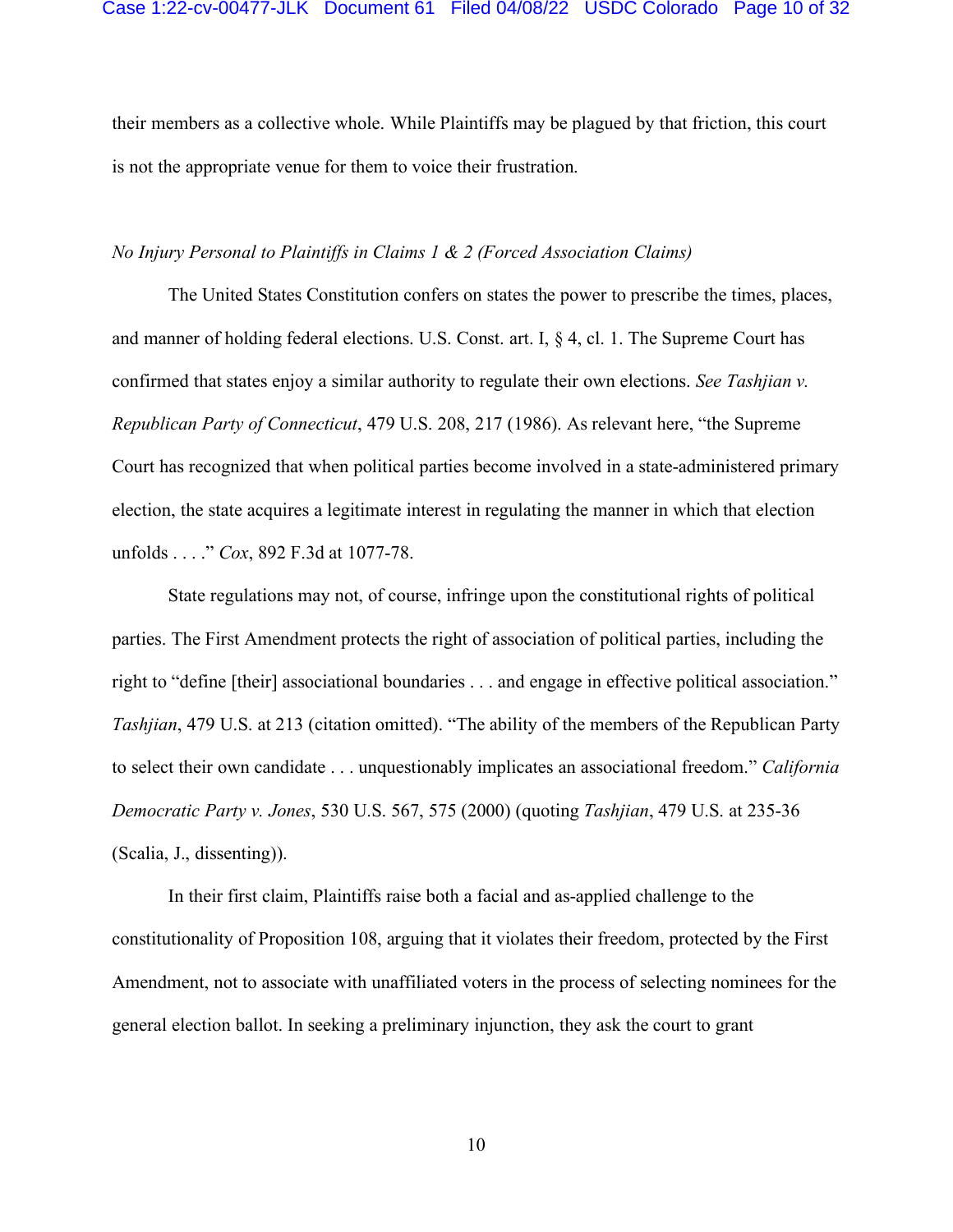#### Case 1:22-cv-00477-JLK Document 61 Filed 04/08/22 USDC Colorado Page 11 of 32

Colorado's major political parties the option of conducting primary elections that are open only to registered party members, otherwise known as a "closed primary."

Facially, Plaintiffs take issue with the alternatives, stating that neither a semi-open primary nor a convention or assembly "allow[s] all of its active registered voters [to participate] in the choosing of the Party's nominee." Compl. at 13. They fail to explain how these restrictions impact the *personal* associational rights of individual voters. They certainly do not suggest that Proposition 108 prohibits party members from participating in a Republican caucus, or from casting a Republican ballot in a semi-open primary, or from meeting with other CRP or Committee members. No law prohibits individuals from forming their own private association to advocate for their preferred nominees that is limited to "Republicans Only." *See Terry v. Adams*, 345 U.S. 461, 468-69 (1953) (addressing the public nature of state-sponsored elections).

As-applied, Plaintiffs characterize Proposition 108 as a Hobson's choice that "effectively forces the party to allow unaffiliated voters to help determine its nominees," Am. Resp. to Amicus Briefs at 3, because the three-fourths threshold to opt out of the semi-open primary is "nearly impossible" to meet, Resp. to the Mot. to Dismiss at 5. Plaintiffs' second claim reorganizes its arguments, but the import is the same.

To determine whether Plaintiffs have a sufficiently personal injury to confer standing, I must address the question of whether a primary election scheme that purportedly provides only one meaningful choice for the selection of major political party nominees—that of a semi-open primary—infringes upon the right of individual major political party members to associate for the "common advancement of political beliefs and ideas." *Kusper v. Pontikes*, 414 U.S. 51, 56 (1973). I find below that the choice is meaningful. However, even if it were not and the semiopen primary were the only true option for political parties, the statutory choice provided by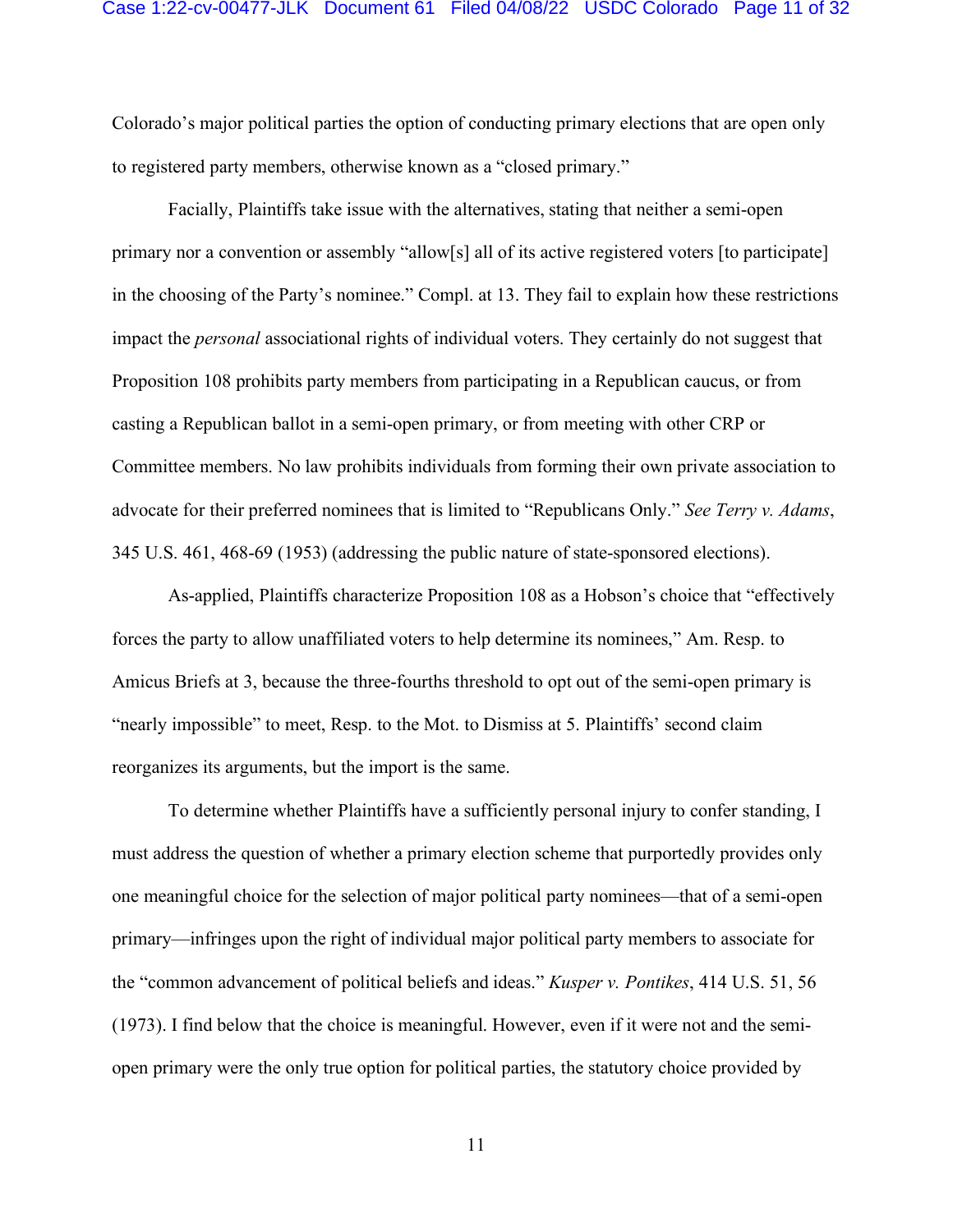#### Case 1:22-cv-00477-JLK Document 61 Filed 04/08/22 USDC Colorado Page 12 of 32

Proposition 108 is one to be made exclusively by Colorado's political parties. Any constitutional harm that accompanies the limits inherent in that choice inures to the parties, and not to their individual members.

In their first two claims, Plaintiffs conflate the CRP members' "freedom of intimate association" with their Party's "freedom of expressive association." *Roberts v. U.S. Jaycees*, 468 U.S. 609, 618 (1984). The Supreme Court has long recognized that "the Constitution protects against unjustified government interference with an individual's choice to enter into and maintain certain intimate or private relationships," *Bd. of Directors of Rotary Int'l v. Rotary Club of Duarte*, 481 U.S. 537, 544 (1987), but this case does not implicate such relationships.

Plaintiffs are members of the CRP's State Central Committee, composed of 521 voting members from across the State. Stip. of Facts ¶ 3. The Committee represents Colorado's Republican voters, who number close to one million. Compl. at 5. Their membership is not the sort of intimate relationship that merits constitutional protection of Plaintiffs' individual associational rights. *See Rotary Club of Duarte*, 481 U.S. at 546-47 (finding no constitutional interference with rights of individual Rotary Club members due, in part, to Club's large size and its "central activities [that] are carried on in the presence of strangers"). Instead, Plaintiffs' forced association claims involve "a right to associate for the purpose of engaging in those activities protected by the First Amendment," such as collective speech and assembly—a right unique to the Party. *Roberts*, 468 U.S. at 618. Although interference with the CRP's associational rights may burden the individual party members to some extent, that secondary impact does not permit them to assert the party's rights as their own. Plaintiffs "are in no position to rely on the right that the First Amendment confers on political parties to . . . select the candidate of the party's choosing." *New York State Bd. of Elections v. Lopez Torres*, 552 U.S.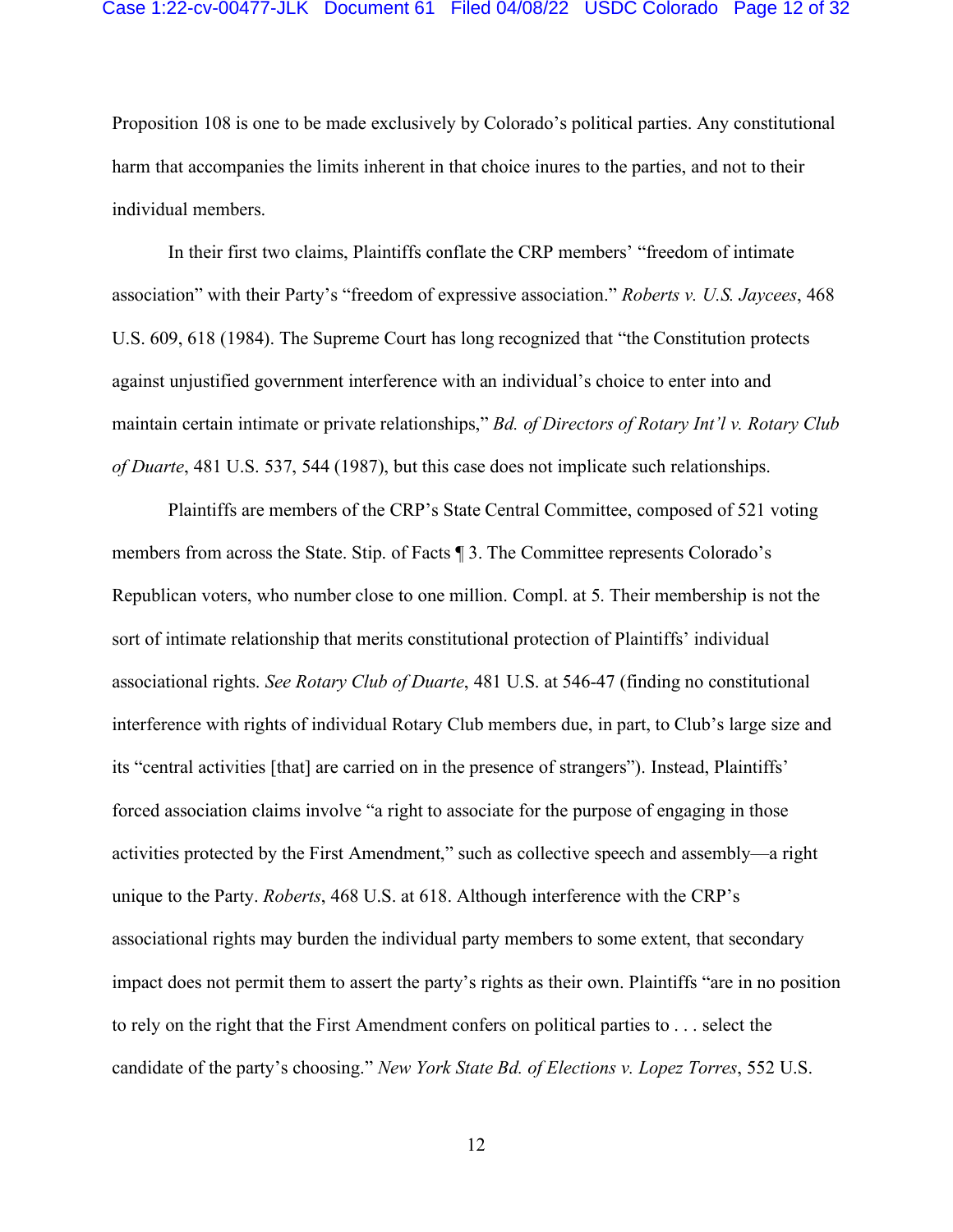196, 203 (2008).

"At bottom, the gist of the question of standing is whether petitioners have such a personal stake in the outcome of the controversy as to assure that concrete adverseness which sharpens the presentation of issues upon which the court so largely depends for illumination." *Awad v. Ziriax*, 670 F.3d 1111, 1120 (2012) (quoting *Massachusetts v. E.P.A.*, 549 U.S. 497, 517 (2007)). Because Proposition 108's choice is given to political parties and not to their individual members, it is the CRP alone that must sharpen the presentation of the issues raised by Plaintiffs' first two claims. Plaintiffs have not demonstrated a sufficiently personal stake or corresponding injury to confer standing to bring their forced association claims, either facially or as applied.

## *No Injury in Claim 3 Where Political Speech is Collective (Compelled Speech Claim)*

In their third claim, Plaintiffs assert a constitutional injury because, under Proposition 108, they do not enjoy the option of their preferred candidate nomination method. They insist Proposition 108's statutory scheme lacks a meaningful choice, which burdens their free speech right by ostensibly requiring the CRP to endorse as its nominee whatever candidate receives a plurality of votes in a semi-open primary election, even if that candidate did not receive a plurality of votes placed by party members. There are three problems with this argument: First, Plaintiffs have no constitutional right to a closed primary election. Second, the speech that is allegedly compelled belongs to the CRP and not its members. And third, as I explain below, Proposition 108 provides a meaningful choice.

A member of a political party suffers no constitutional injury when denied the preferred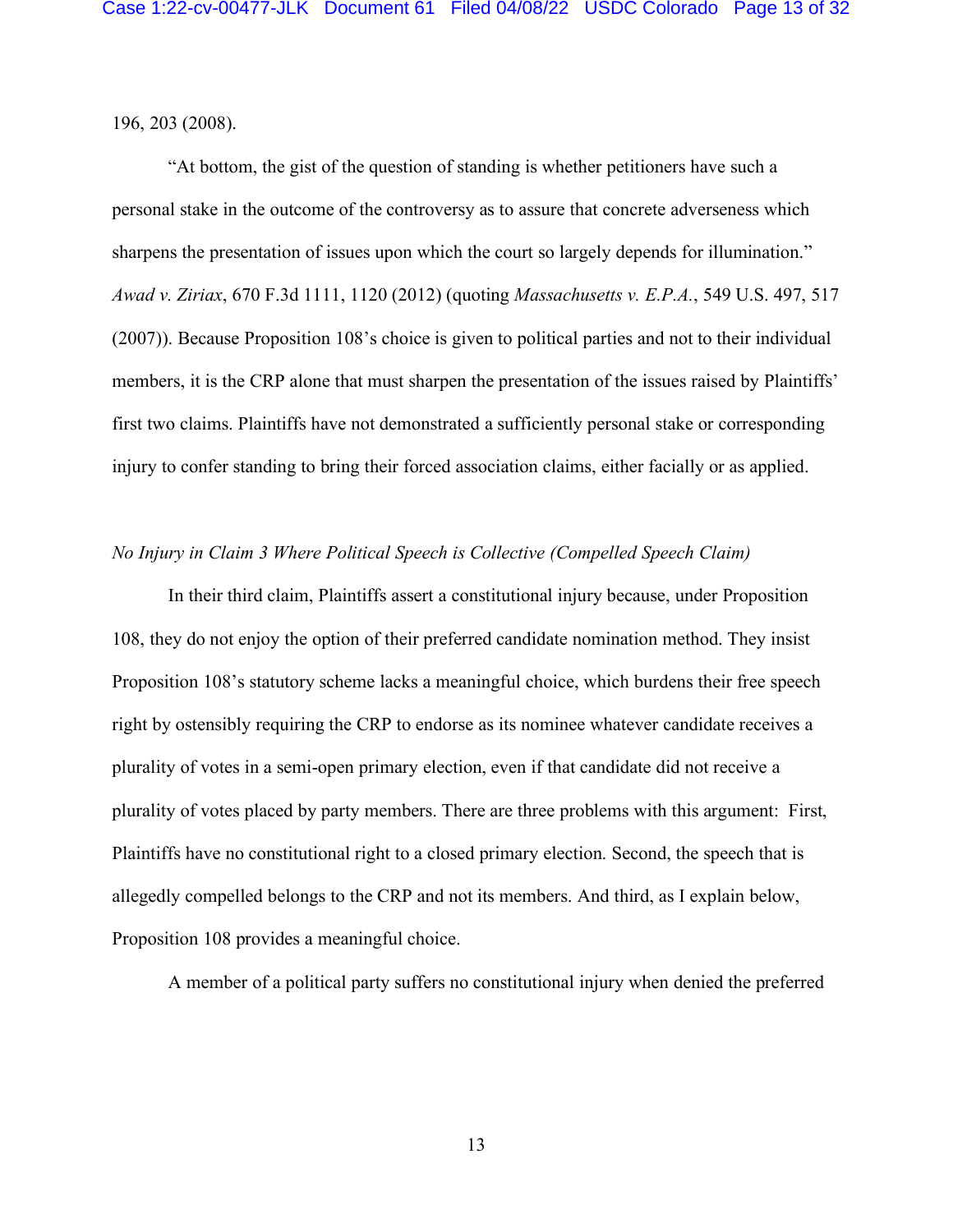## Case 1:22-cv-00477-JLK Document 61 Filed 04/08/22 USDC Colorado Page 14 of 32

method for selecting his party's nomination of a candidate for office.<sup>6</sup> One member may wish to participate in a caucus that elects delegates to a convention but only so long as those delegates are required to vote according to the plurality vote at the caucus. Another may desire a closed primary in which party members are required to declare their party affiliation at least two months in advance of the election. Still another may want to allow members of a particular minority party to vote in a major party's primary election. Given the large size of the CRP, there is no method that would appease each individual member. Even so, individual party members may see their preferred candidate selected through a disfavored nomination selection method, just as they might see their preferred candidate selected in a semi-open primary when that candidate did not receive a plurality of party member votes.

The Secretary emphasizes this point through the submission of a news article published on the heels of the CRP's decision not to opt out of the semi-open primary in September 2021. According to the article, "[a] chorus of big-name Colorado Republicans, including former District Attorney George Brauchler and former GOP Chair Dick Wadhams, publicly campaigned

 $6$  In the United States, political parties have a constitutional right to exclude non-party members from their nominee selection process if they wish to do so, *see Jones*, 530 U.S. at 581-82, and a similar constitutional right to include non-members through an open nominee selection process, *see Tashjian*, 479 U.S. at 225. While the CRP is not a party to this suit, it bears mentioning that aside from the ability to include or exclude unaffiliated voters by some means, the Party enjoys no right to its preferred candidate selection process, even if it unanimously supports a particular method. When a state gives political "parties the right to have their candidates appear with party endorsement on the general-election ballot," that state "acquires a legitimate governmental interest in ensuring the fairness of the party's nominating process, enabling it to prescribe what that process must be." *Lopez Torres*, 552 U.S. at 798. While there are limits to the state's authority to control the process, the Supreme Court has considered it "too plain for argument" that Colorado "may insist that intraparty competition be settled before the general election by primary election or by party convention." *American Party of Texas v. White*, 415 U.S. 767, 781 (1974) (citing *Brown*, 415 U.S. 724, 733-36 (1974)); *see also Lopez Torres*, 552 U.S. at 799 ("Selection by convention has never been thought unconstitutional, even when the delegates were not selected by primary but by party caucuses.").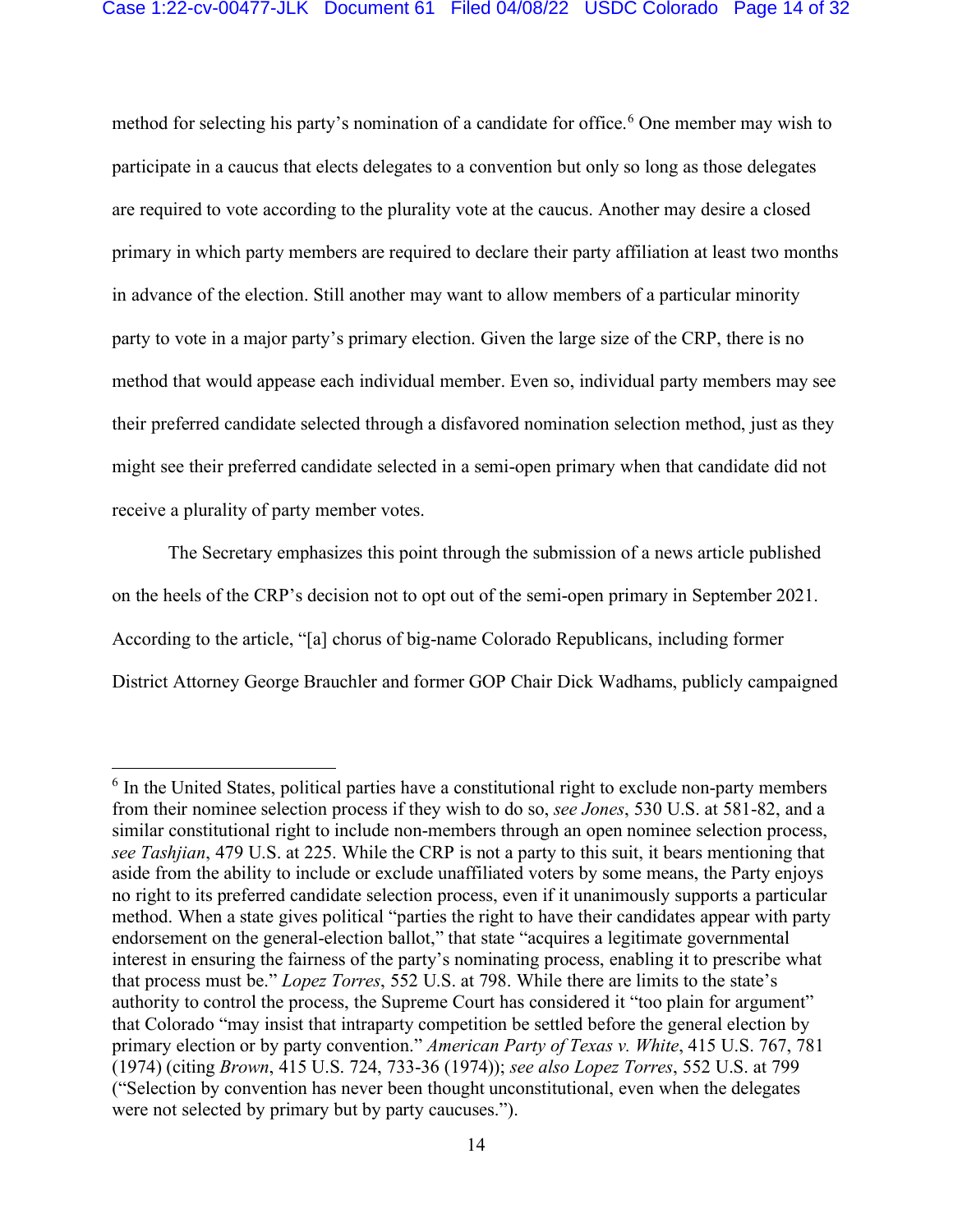#### Case 1:22-cv-00477-JLK Document 61 Filed 04/08/22 USDC Colorado Page 15 of 32

against the [opt-out] proposal leading up to the vote." Alex Burness, *Millions Will Keep Primary Voting Access as Colorado GOP Rejects Controversial Opt-out Plan*, The Denver Post, Sept. 18, 2021, ECF No. 14-2. Clearly, the Party itself is not beholden to every member's preference, so the State can hardly be charged with a constitutional violation when the party makes a choice that leaves some members dissatisfied.

Bearing in mind that Plaintiffs have an individual right to free speech but *not* to their preferred candidate nomination selection process, I next consider the speech being challenged here. Once again, the right Plaintiffs assert is a collective right that belongs to a political party and not its members. *See Clingman v. Beaver*, 544 U.S. 581, 586 (2005) ("We have held that the First Amendment, among other things, protects the rights of citizens 'to band together in promoting among the electorate candidates who espouse their political views.'" (quoting *Jones*, 530 U.S. at 574)). If a primary election statutory scheme impacts a party's right to free speech, and therefore its members' right, then it is the party that must speak up on behalf of its collective members. The injury is personal to the collective—the party—and not to the individual members.

Like Don Quixote, Plaintiffs are self-appointed heroes, defending the rights of their party by going to battle against the allegedly insurmountable obstacle of a three-fourths majority that compels a form of diluted political speech. They have overstepped their bounds. By selecting its preferred candidate for the general election—the standard bearer—it is the party that is speaking as a single entity and not the cacophonous declarations of each of its registered members, simultaneously expressing their individual preferences. *Timmons v. Twin Cities Area New Party*, 520 U.S. 351, 359 (1997) (The "Party, and not someone else, has the right to select the [] Party's standard bearer." (quotation marks omitted)).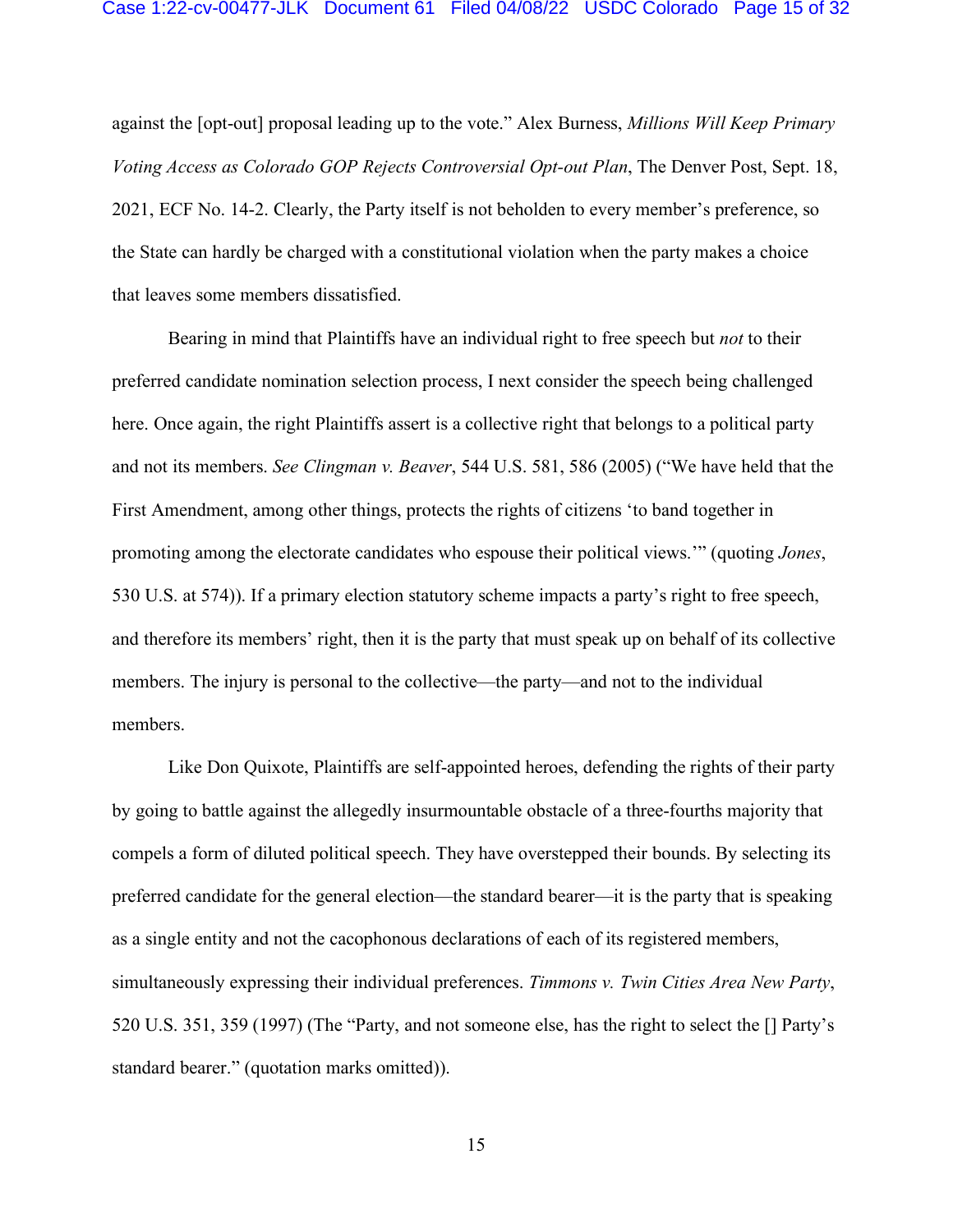Plaintiffs rely on the Supreme Court's declaration that "[a]ny interference with the freedom of a party is simultaneously an interference with the freedom of its adherents," but that statement was made in the context of a constitutional challenge of a state primary election law brought by a political party. *Democratic Party of U.S. v. Wisconsin ex rel. La Follette*, 450 U.S. 107, 122 (1981); *see also Jones*, 530 U.S. 567 (California Democratic Part, California Republican Party, Libertarian Party of California, and Peace and Freedom Party); *Tashjian*, 479 U.S. 208 (Republican Party of Connecticut); *Cox*, 892 F.3d 1966 (Utah Republican Party and Utah Democratic Party). Plaintiffs have pointed to no case that confers standing on individual party members to challenge a law that allegedly injures a political party's First Amendment rights. If Proposition 108's denial of political speech that is the product of a closed primary does result in some constitutional injury, it is an injury unique to the Party and not to its individual members.

In short, the Plaintiffs have not alleged any personal injury and do not possess standing to defend the rights of a third party, even if that party is an association of which they are fervent and vocal members. The CRP cannot litigate this case by proxy.

## *No Injury, Causation, or Redressability in Claim 4 (Vote Dilution Claim)*

Plaintiffs' fourth claim relates to their Fourteenth Amendment right to equal protection under the law. They assert violations of their individual right to cast an undiluted vote, likening Proposition 108's statutory scheme to legalized ballot-box stuffing. Plaintiffs ground their fourth claim in "the fundamental right to vote," but there is no right to an election in which an individual can cast a vote in every political contest. Mem. to Mot. for Prelim. Inj. at 12, ECF No. 2-1. If there were, the caucus and convention systems—at one point the primary means of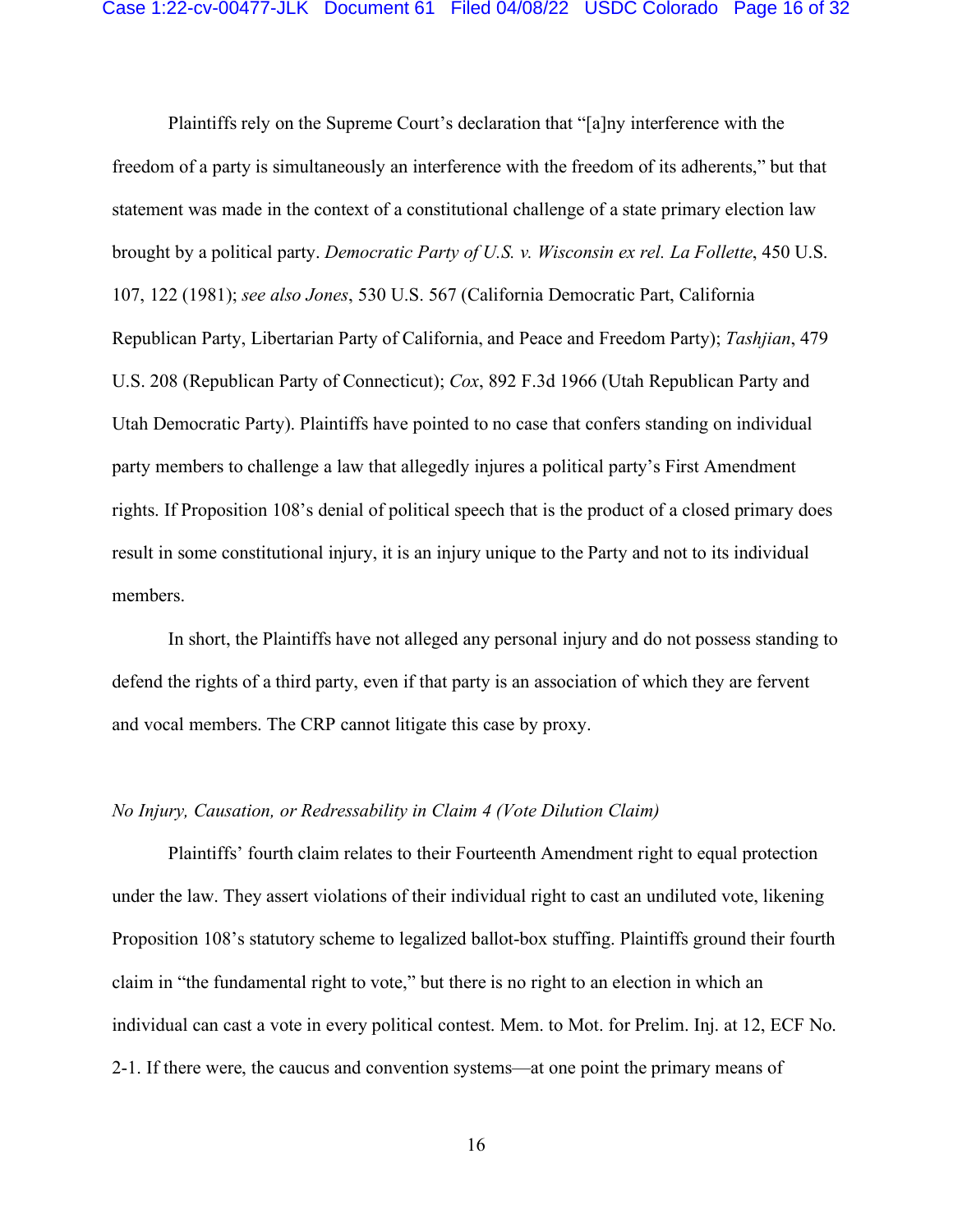#### Case 1:22-cv-00477-JLK Document 61 Filed 04/08/22 USDC Colorado Page 17 of 32

nominating candidates and to this day the final method of electing presidential nominees—would be unconstitutional. Plaintiffs might also be alluding to "[t]he right to vote freely for the candidate of one's choice," in a publicly funded election, with the knowledge that "the right of suffrage can be denied by a debasement or dilution of the weight of a citizen's vote just as effectively as by wholly prohibiting the free exercise of the franchise." *Reynolds v. Sims*, 377 U.S. 533, 555 (1964). "It does not follow, however, that the right to vote in any manner and the right to associate for political purposes through the ballot are absolute." *Cox*, 892 F.3d at 1076 (quoting *Burdick v. Takushi*, 504 U.S. 428, 433 (1992)). The U.S. Constitution confers no individual right to political party members to vote in a closed primary election.

The lack of a constitutional injury is not Plaintiffs' only bar to standing. They have failed to demonstrate that Proposition 108 is the cause of the alleged injury or that a favorable decision on the merits of this case would redress that injury.

For standing purposes, an injury must be "fairly traceable" to the challenged conduct. *Wright*, 468 U.S. at 751. It is Plaintiffs' burden to show "a substantial likelihood that the defendant's conduct caused plaintiff's injury in fact." *Nova Health Sys. v. Gandy*, 416 F.3d 1149, 1156 (10th Cir. 2005). "As part of this showing, a plaintiff must establish that its injury was not the result of the independent action of some third party not before the court." *Santa Fe All. for Pub. Health & Safety v. City of Santa Fe, New Mexico*, 993 F.3d 802, 814 (10th Cir. 2021) (quotation marks omitted) (quoting *Nova Health*, 416 F.3d at 1156).

The linchpin of Plaintiffs' vote dilution claim is the assertion that major political parties are forced into semi-open primaries as their only meaningful option because it is "nearly impossible" to garner the requisite three-fourths Committee support necessary to select a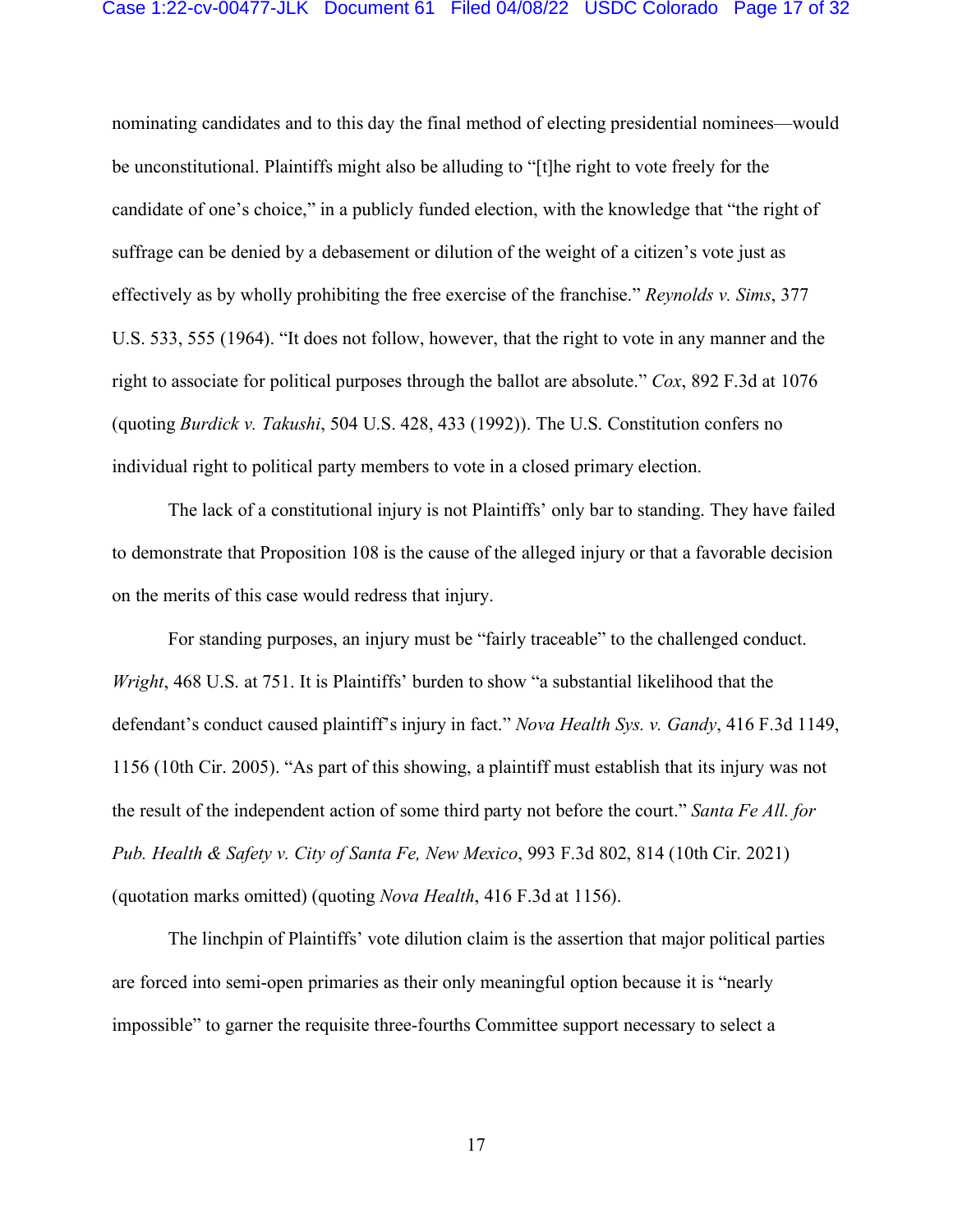#### Case 1:22-cv-00477-JLK Document 61 Filed 04/08/22 USDC Colorado Page 18 of 32

nomination process that is closed to non-party members. Plaintiffs' argument that Proposition 108 does not offer a meaningful choice is so thin as to dissolve upon inspection.

Plaintiffs assert the three-fourths threshold is unconstitutional as-applied because the 75% threshold cannot practically be met, but they offer no factual basis to support their assertions. Plaintiffs cite many figures regarding low participation and attendance at Committee meetings as well as past caucus assemblies and conventions, but those figures have no relevance to the law's constitutionality. Rather than explain why Committee members *cannot* all participate in the meeting for selecting the nomination method, they flatly state that enough members *do not* attend. That strikes me as a matter squarely within the province and concern of the Committee itself, and an entirely inappropriate cause for judicial interference. As the Secretary aptly points out, Plaintiffs "complain that it is difficult for the Committee to assemble a quorum of voting members," but it is not the Secretary's place to address that problem. Mot. to Dismiss at 10. "If assembling a quorum were important, the Committee could make attendance mandatory or change the place or date of its meeting." *Id.* Further, former Colorado Secretary of State Scott Gessler provided expert testimony that, to his knowledge, no Colorado law prohibits the Committee from allowing voting members to attend meetings virtually. I have found none. On the contrary, Colorado law permits remote participation of delegates at assemblies to nominate candidates for the primary election ballot, if party rules permit.

Proposition 108 requires major parties to permit non-members to vote in a *state*sponsored, tax supported election, and it provides an alternative nomination method that is closed to non-members. The CRP could eliminate any injury to Plaintiffs by selecting the closed alternative because Plaintiffs would suffer no vote dilution and it would enjoy a nomination process closed to outsiders. And, as the Secretary acknowledged during the hearing on these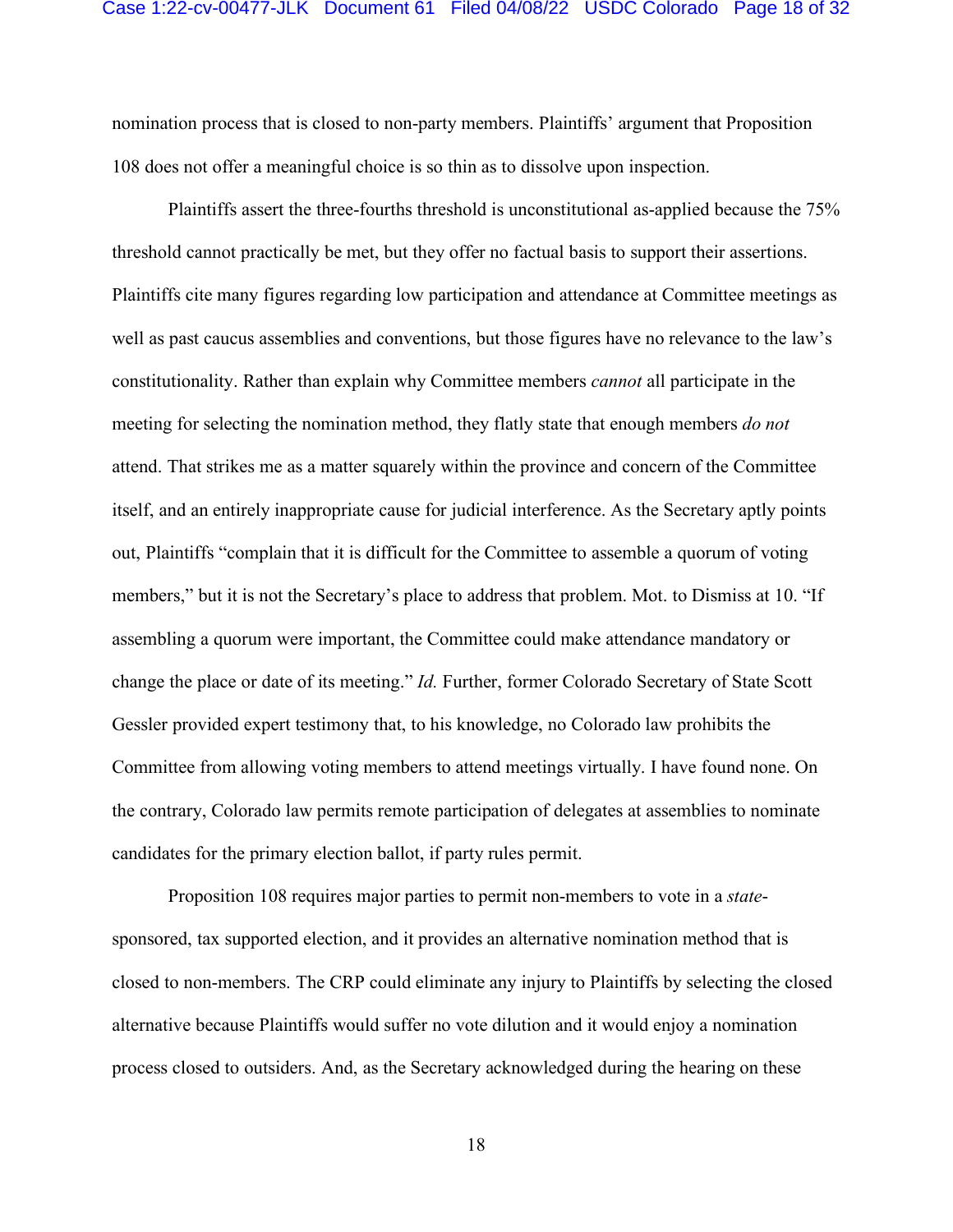#### Case 1:22-cv-00477-JLK Document 61 Filed 04/08/22 USDC Colorado Page 19 of 32

motions, nothing in Colorado election law specifically precludes a party from self-funding a primary election limited to party members, and then certifying the results of that closed primary to a party convention. If then, in the exercise of its statutory choice, Plaintiffs' party chooses to hold a semi-open primary instead of a closed convention or caucus assembly, it is that choice that causes any dilution in Plaintiffs' individual votes or restricts their access to a closed nomination process.

The vote dilution of which Plaintiffs complain cannot be attributed to the Secretary's conduct, but rather to the CRP's exercise of its statutory choice—the independent action of a third party not before the court—and consequently, any judicial relief will not redress Plaintiffs' claimed injury.

## *No Causation or Redressability on Claims 1, 2 & 3*

Causation is also problematic for Plaintiffs' speech and association claims. If not for the CRP's selection of the semi-open primary process, Plaintiffs would not be forced to associate with unaffiliated voters in the nominee selection process and their political speech in the form of cast primary ballots would be unaffected by a party endorsement that accounts for the votes of non-party members. Put another way, if Plaintiffs are forced to associate with non-party members and if their speech is compelled in any way, their complaints should be lodged with the CRP and not the court.

*Lack of Personal Injury Requires Partial Dismissal of Claim 5 (Discriminatory Treatment Claim)*

In their fifth claim, Plaintiffs contend major political parties and their members are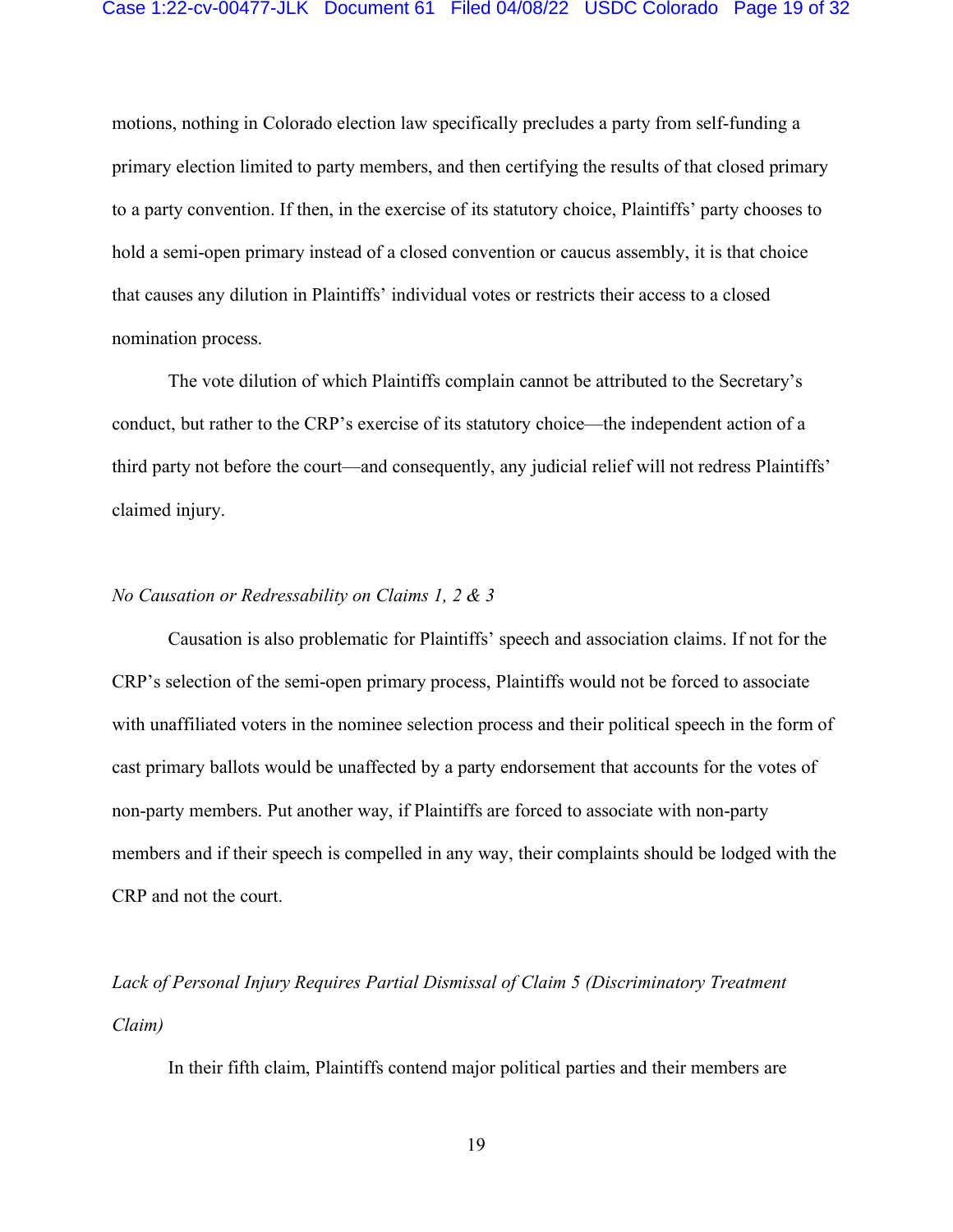#### Case 1:22-cv-00477-JLK Document 61 Filed 04/08/22 USDC Colorado Page 20 of 32

discriminated against because Proposition 108 offers minor political parties and their members the option to hold a closed primary election, but it does not afford major political parties the same option. As outlined above, the portion of the fifth claim that relates to discrimination against major political parties cannot be raised by Plaintiffs because it does not affect them "in a personal and individual way." *Lujan*, 504 U.S. at 560 n.1. However, the portion of the claim relating to Plaintiffs' equal protection rights as individual members of a major political party requires additional analysis. Plaintiffs have sufficiently alleged a constitutional injury in the form of Proposition 108's discriminatory treatment of major political party members, whose party has no statutory option of a publicly financed closed primary election. I consider the differential treatment of members of major and minor parties next, and determine the claim is subject to dismissal under Rule 12(b)(6).

### **B. Failure to State a Claim**

Under Federal Rule of Civil Procedure 12(b)(6), a party may also seek dismissal by asserting that the plaintiff has failed "to state a claim upon which relief can be granted." "To survive a motion to dismiss, a complaint must contain sufficient factual matter, accepted as true, to 'state a claim to relief that is plausible on its face.'" *Ashcroft v. Iqbal*, 556 U.S. 662, 678 (2009) (quoting *Bell Atlantic Corp. v. Twombly*, 550 U.S. 544, 570 (2007)). When "the plaintiffs [] have not nudged their claims across the line from conceivable to plausible, their complaint must be dismissed." *Twombly*, 550 U.S. at 570*.* In reviewing a Rule 12(b)(6) motion, "all wellpleaded factual allegations in the . . . complaint are accepted as true and viewed in the light most favorable to the nonmoving party." *Sutton v. Utah State Sch. for Deaf & Blind*, 173 F.3d 1226, 1236 (10th Cir. 1999).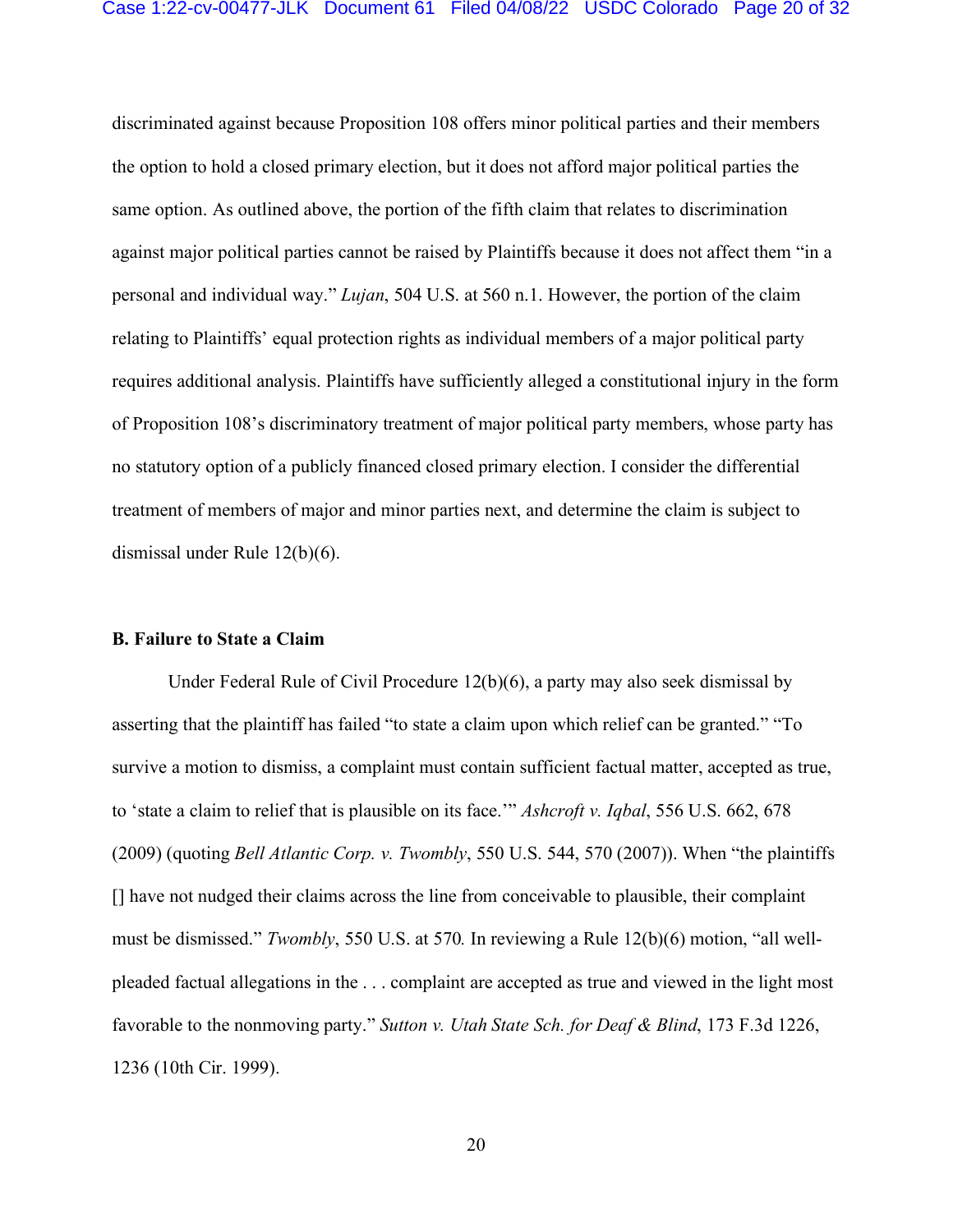#### Case 1:22-cv-00477-JLK Document 61 Filed 04/08/22 USDC Colorado Page 21 of 32

Plaintiffs' equal protection claim regarding differential treatment of major and minor party members fails under this standard. It is Plaintiffs' burden at this early stage of litigation to push their claims "across the line from conceivable to plausible." *Twombly*, 550 U.S.at 570. This burden is not met by their assertions of discrimination based on the fact that, under Proposition 108, "voters affiliated with major political parties are not permitted to participate in a primary election to choose their party's nominees without their votes being diluted by unaffiliated voters" when voters affiliated with minor political parties are permitted to do so, if their party so chooses. Mem. to Mot. for Prelim. Inj. at 12.

"Statutes create many classifications which do not deny equal protection; it is only 'invidious discrimination' which offends the Constitution." *Ferguson v. Skrupa*, 372 U.S. 726, 732 (1963). Plaintiffs are not in a suspect class, and I am unpersuaded that Colorado election law incorporates anything remotely akin to the type of invidious discrimination that the Supreme Court has found to require strict scrutiny. *See Harper v. Virginia State Bd. of Elections*, 383 U.S. 663, 668 (1966) (requirement of fee as a condition to obtain ballot); *Cox v. State of Louisiana*, 379 U.S. 536, 557 (1965) (selective enforcement of broad prohibitory statute); *Brown v. Board of Education,* 347 U.S. 483 (1954) (segregation by race in public schools). Thus, a rational basis review applies and the validity of Proposition 108's distinction between major and minor political parties, and therefore their members, depends on whether "there is a rational relationship between the disparity of treatment and some legitimate governmental purpose." *Armour v. City of Indianapolis, Ind.*, 566 U.S. 673, 680 (2012) (citation omitted).

The Secretary lists several State interests: "protecting and preserving the integrity of the nominating process, promoting fairness, allowing parties to increase voter participation, and ensuring administrative efficiency support its semi-open primary system." Resp. to Mot. for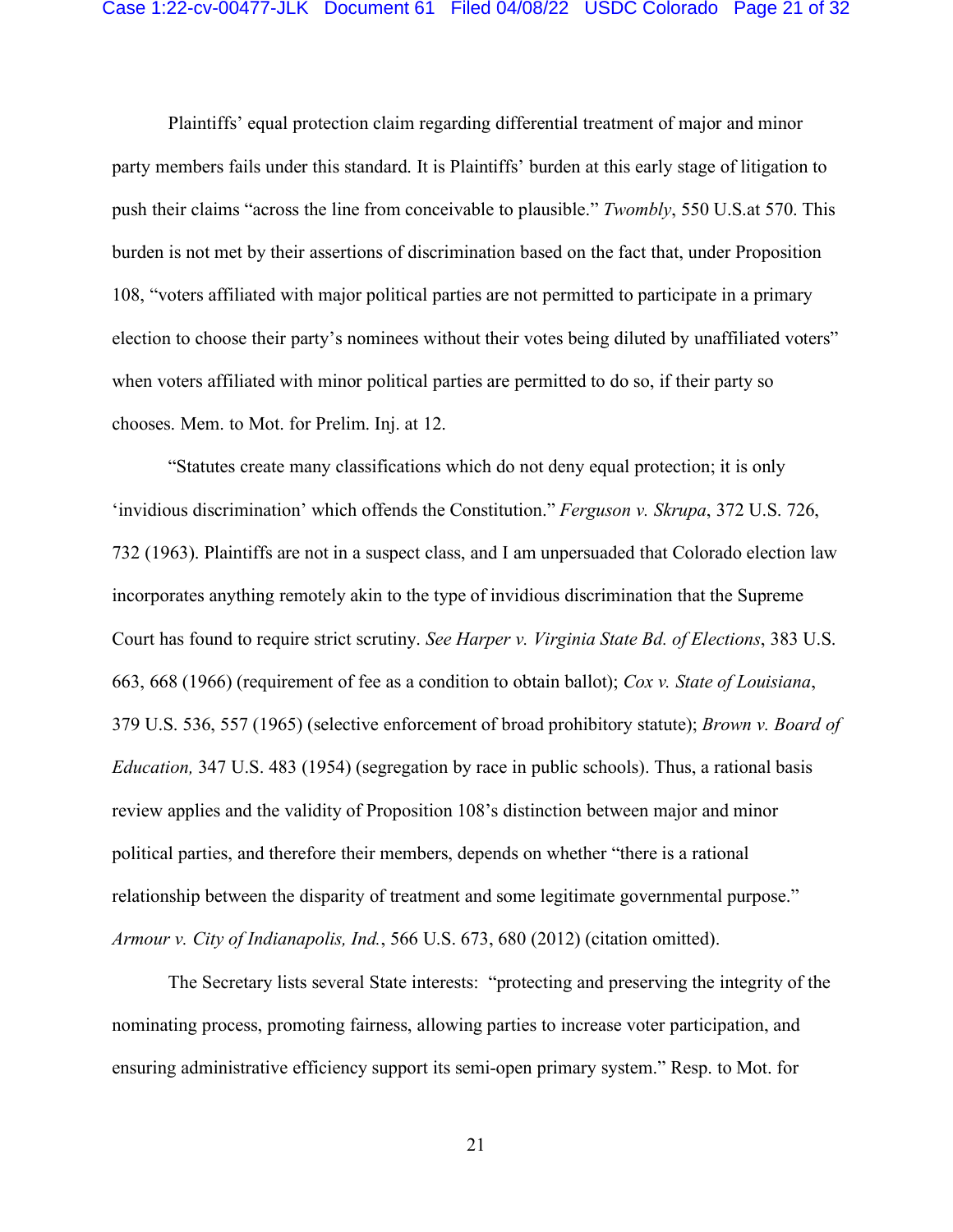Prelim. Inj. at 12. The Secretary has a legitimate interest in allowing and encouraging its largest political parties to increase voter participation in primary elections and to ensure administrative efficiency in the process. Proposition 108 is a reasonable way to accomplish the Secretary's goals.

The Supreme Court has long recognized "the state's vital regulatory role in primary elections." *Cox*, 892 F.3d at 1078. State regulations must be "substantial" if elections "are to be fair and honest and if some sort of order, rather than chaos, is to accompany the democratic processes." *Storer v. Brown*, 415 U.S. 724, 730 (1974). The interests offered by the Secretary are precisely the sort of legitimate interests that will ensure that fairness and order accompany Colorado's democratic process in the selection of nominees for the general election ballot, and they justify the limitations Proposition 108 imposes on Colorado's major political parties. Plaintiffs have not stated a plausible claim to the contrary. Consequently, I find the portion of Plaintiffs' discriminatory treatment claim related to Plaintiffs' individual membership in a major political party fails to state a claim under Rule 12(b)(6).

## **IV. PLAINTIFFS' MOTION FOR A PRELIMINARY INJUNCTION**

Although I have determined dismissal is appropriate for all of Plaintiffs' claims, I go on to consider their Motion for a Preliminary Injunction because the issues presented are interwoven, both in the parties' filings and in the testimony presented in court. For the reasons stated below, I would deny Plaintiffs' request for a preliminary injunction even if their lack of standing did not present a jurisdictional bar to their claims.<sup>7</sup>

 $<sup>7</sup>$  I do not analyze the portion of Plaintiffs' fifth claim pertaining to their individual equal</sup> protection rights, however, as I have found it appropriate to dismiss that claim with prejudice pursuant to Federal Rule of Civil Procedure 12(b)(6).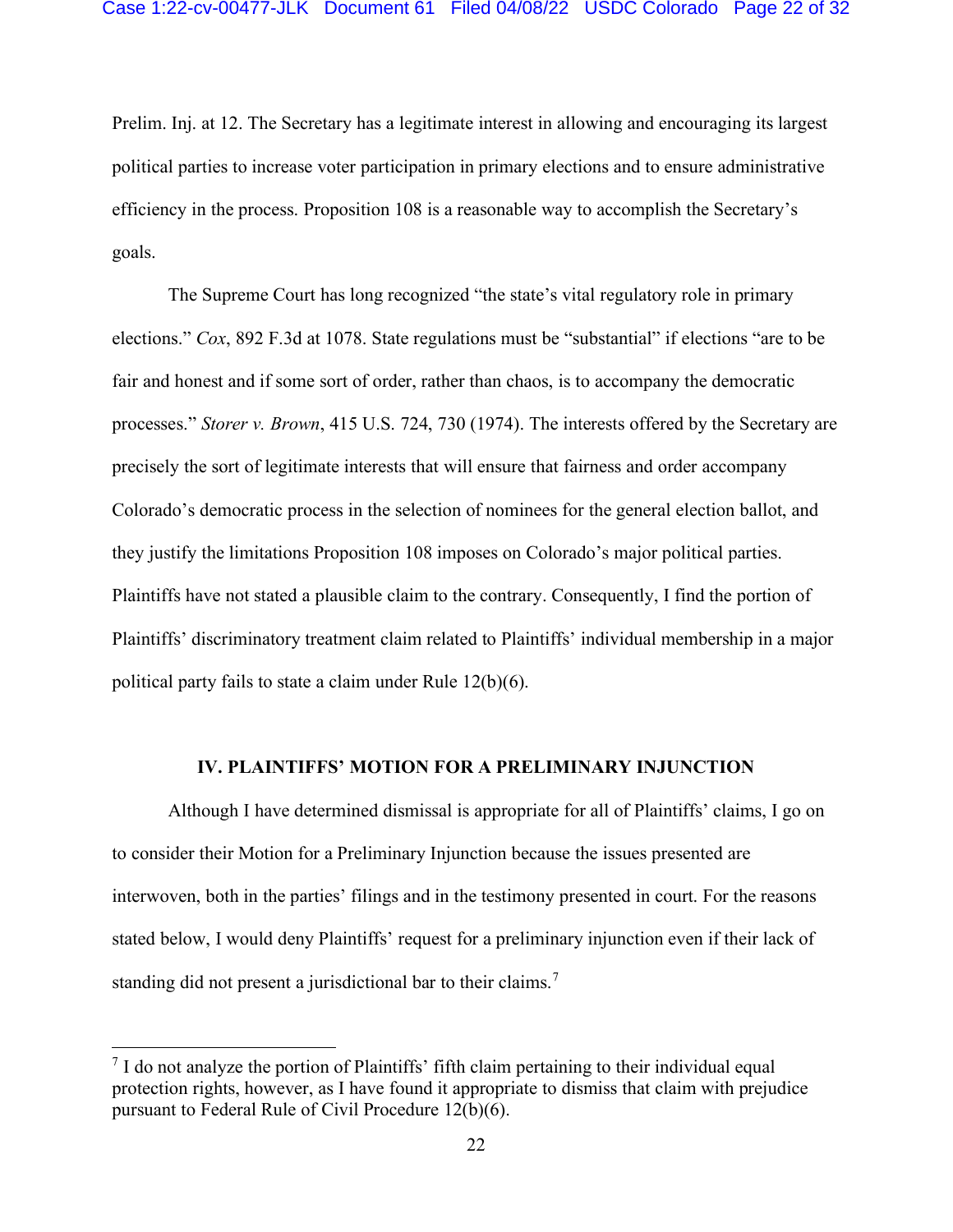## **A. Disfavored Preliminary Injunctions**

"A preliminary injunction is an extraordinary remedy never awarded as of right." *Winter v. Nat. Res. Def. Counsel, Inc.*, 555 U.S. 7, 24 (2008). When presented with a motion for a preliminary injunction, courts in the Tenth Circuit consider whether: (1) the movant is substantially likely to succeed on the merits, (2) the movant will suffer irreparable injury if the injunction is denied; (3) the threatened injury to the movant outweighs the injury facing the opposing party under the injunction; and (4) the injunction is adverse to the public interest. *Beltronics USA, Inc. v. Midwest Inventory Distrib., LLC*, 562 F.3d 1067, 1070 (10th Cir. 2009). When the Government opposes the motion, the third and fourth factors merge. *See Nken v. Holder*, 556 U.S. 418, 435 (2009). It is the movant's burden to establish by a preponderance of the evidence that these factors weigh in favor of an injunction. *Citizens Concerned for Separation of Church & State v. City of Denver*, 628 F.2d 1289, 1299 (10th Cir. 1980).

Typically, a preliminary injunction serves the limited purpose of preserving the status quo ante in order to prevent irreparable harm until a court can make a final decision on the merits. *Univ. of Texas v. Camenisch*, 451 U.S. 390, 395 (1981). Three forms of specifically disfavored preliminary injunctions go farther: (1) those that alter the status quo; (2) mandatory preliminary injunctions; and (3) preliminary injunctions that afford the movants all the relief they could recover at the conclusion of a full trial on the merits. *O Centro Espirita Beneficiente Uniao Do Vegetal v. Ashcroft*, 389 F.3d 973, 977 (10th Cir. 2004). Plaintiffs who request a disfavored injunction must make a "strong showing" with regard to both the likelihood of success on the merits and the balance of harms. *Id.* at 976.

An injunction is characterized as mandatory in the Tenth Circuit "if the requested relief affirmatively requires the nonmovant to act in a particular way, and as a result places the issuing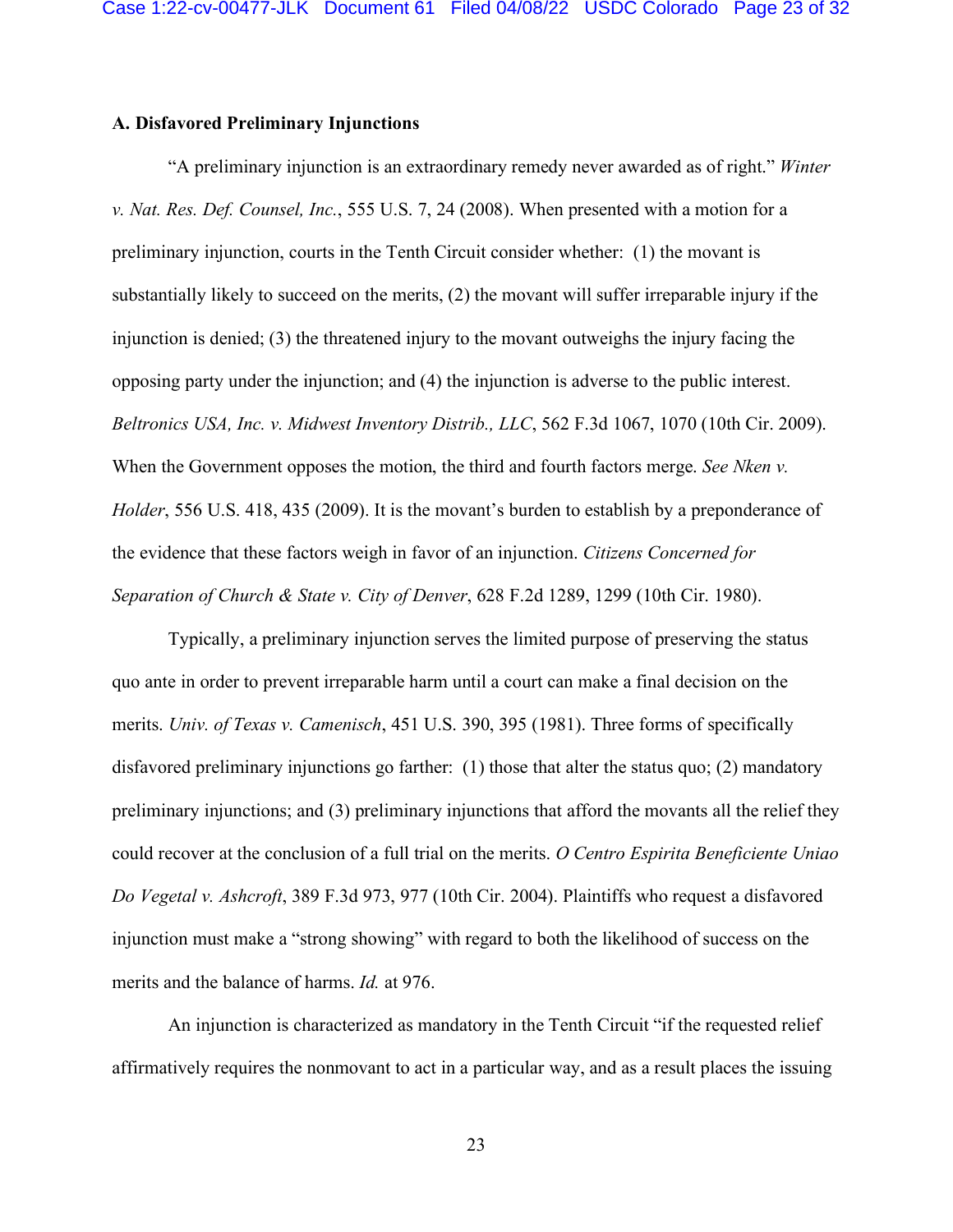#### Case 1:22-cv-00477-JLK Document 61 Filed 04/08/22 USDC Colorado Page 24 of 32

court in a position where it may have to provide ongoing supervision to assure the nonmovant is abiding by the injunction." *Schrier v. Univ. Of Co.*, 427 F.3d 1253, 1261 (10th Cir. 2005) (cleaned up) (citation omitted). Plaintiffs move to enjoin Proposition 108, which permits unaffiliated voters to participate in major party primary elections if the party does not choose the assembly or convention method by a three-fourths majority vote of its state central committee. They recognize, however, that a return to the primary election law that predated Proposition 108 would be unconstitutional if challenged. Rather than seeking a return to the status quo ante, they ask the court to grant major parties "the same right that is available to minor political parties under [Colo. Rev. Stat.] § 1-4-1304(1.5)(c) to notify the Secretary of State by April 14, 2022, that they wish to prohibit unaffiliated electors from voting in their primary elections." Mem. to Mot. for Prelim. Inj. at 16.

The Secretary provided ample credible evidence that the injunction sought by Plaintiffs would place an unprecedented and onerous burden on the Colorado Department of State. According to Hilary Rudy, the Department's Deputy Elections Director since 2014, the State faces a suite of inflexible deadlines imposed by state and federal law in the weeks leading up to Colorado's primary elections.<sup>8</sup> Rudy Decl. **[1]** 9, 10, ECF No. 14-1. Because Plaintiffs seek the option of selecting a closed primary election, a choice would need to be made by both major parties' state central committees. Meanwhile, the ballot certification deadline of April 29, 2022, looms. If one or both parties notify the Secretary that it has selected a closed primary, Colorado's statewide voter registration system ("SCORE") would need to be updated to accommodate that decision, requiring significant changes to SCORE. *Id.* ¶ 14. Colorado's counties would have to

<sup>&</sup>lt;sup>8</sup> Failure to comply with the Uniformed and Overseas Citizens Absentee Voting Act can subject the State to "significant federal penalties." Rudy Decl. ¶¶ 9, 10.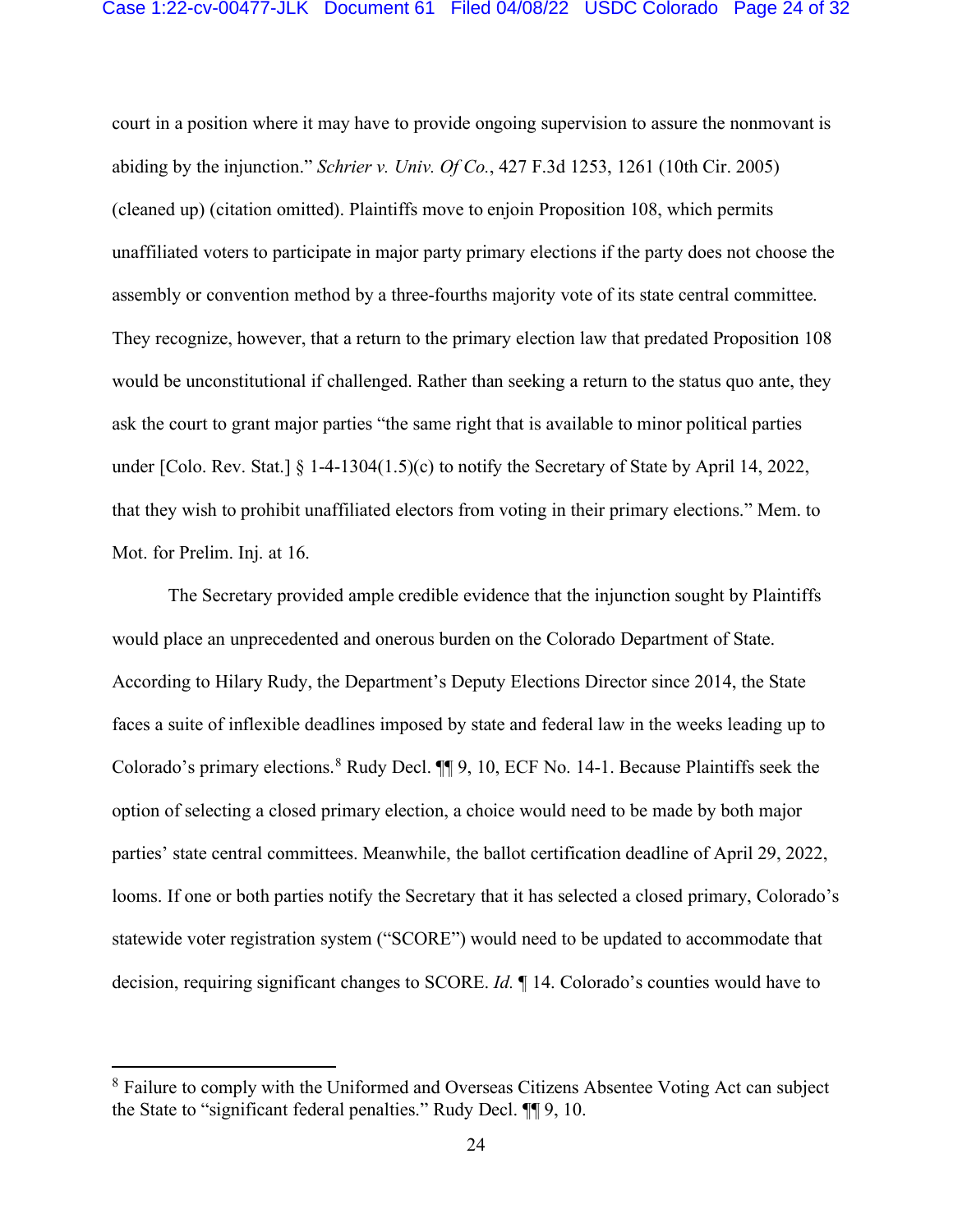### Case 1:22-cv-00477-JLK Document 61 Filed 04/08/22 USDC Colorado Page 25 of 32

"reprint voter instructions and implement last[-]minute changes with ballot printing vendors," at a time when global supply chain issues are common. *Id.* ¶¶ 13, 14. Notwithstanding the parties' actual selections, "the State would need to launch a substantial effort to educate voters about the change ahead of the June 6, 2022 party affiliation deadline" on account of the last-minute alteration of the current statutory options. *Id.* ¶ 13. Voter confusion would be unavoidable.

Former Secretary of State Scott Gessler downplayed the impact of a potential injunction at the state and county level, noting that the Democratic Party "has been very firm in their view that they are not going to opt out of the semi-open primary regardless of the outcome of this lawsuit," and that there are "a number" of CRP leaders who would not want to opt out of the semi-open primary. *See also* Gessler Decl. ¶ 23. He testified that any changes to SCORE would be "minor." He admitted, however, that he has never logged into the SCORE system, which is used to track voter eligibility and returned ballots. Moreover, because he left office before Proposition 108's enactment, he is unfamiliar with SCORE's current capabilities.

I find the evidence squarely demonstrates that the requested injunction would require significant affirmative actions at almost every level of state government. As such, it would also require the court to provide ongoing supervision during the rapidly progressing stages of the primary election process. It follows that the injunction sought is a mandatory injunction. Mandatory injunctions generally alter the status quo ante, *Schrier*, 427 F.3d at 1260, and such is the case here. Because the injunction Plaintiffs seek is specifically disfavored, they must make a strong showing with regard to both the likelihood of success on the merits and the balance of harms. *O Centro*, 389 F.3d at 976. They have failed to do either.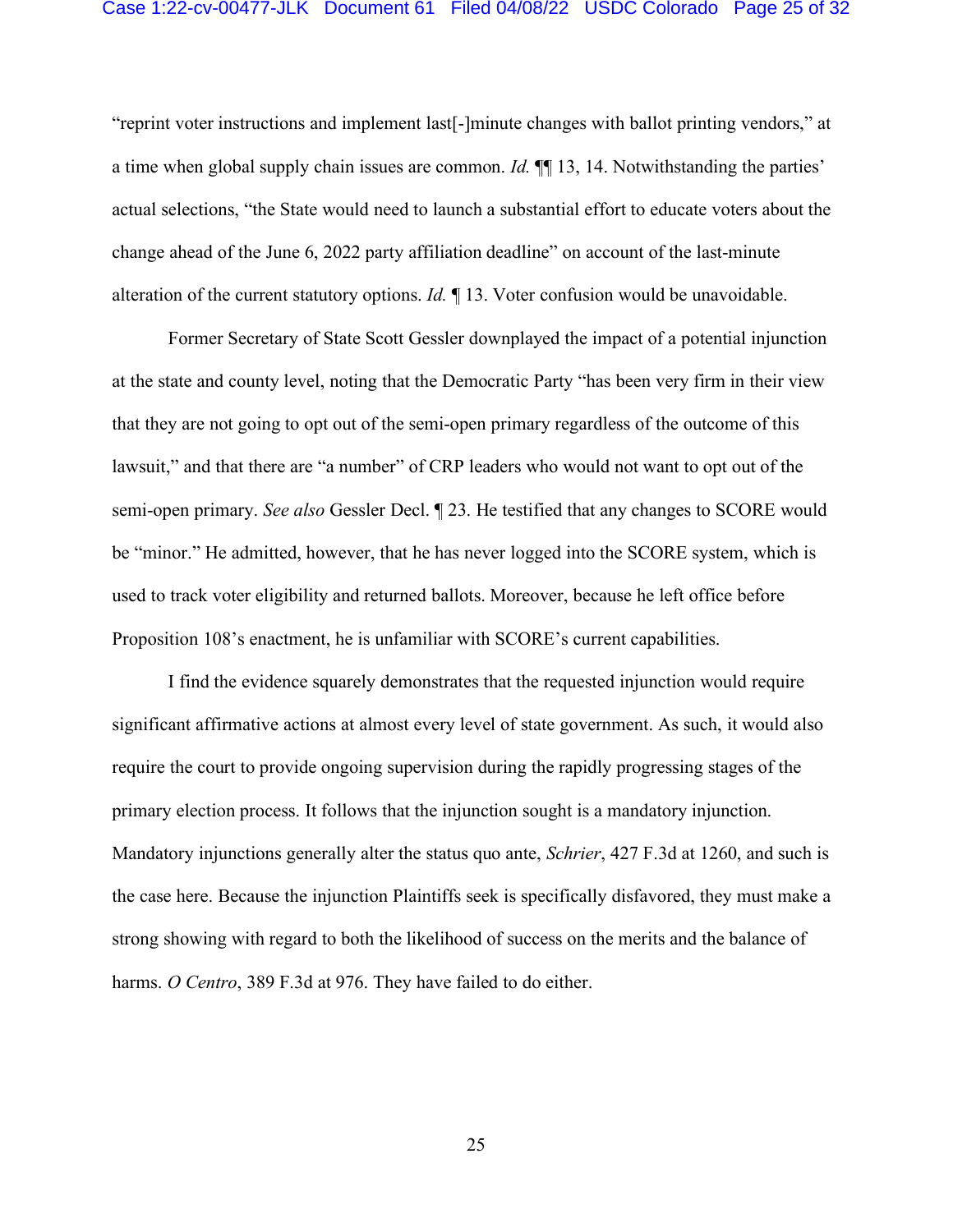## **B. Likelihood of Success on the Merits**

I have determined Plaintiffs do not have authorization to represent the rights and interests of the CRP. Plaintiffs are adamant that they do, and have informed the court that they will seek to amend the Complaint if necessary to ensure that the CRP's interests are adequately represented. *See* note 1, *supra*. For that reason, I assume Plaintiffs do represent the interests of the Party for the sake of their Motion for a Preliminary Injunction.

### *First Amendment Claims*

"When deciding whether a state election law violates First and Fourteenth Amendment associational rights," I must "weigh the character and magnitude of the burden the State's rule imposes on those rights against the interests the State contends justify that burden, and consider the extent to which the State's concerns make the burden necessary." *Timmons*, 520 U.S. at 358 (citation and quotation marks omitted). To prevail on the merits of their First Amendment claims, Plaintiffs must show that the balance between their rights of free speech and association and the Secretary's interest in managing elections tips in their favor.

Regulations that impose a severe burden on First Amendment rights must be narrowly tailored to advance a compelling state interest. *Burdick*, 504 U.S. at 434. The Supreme Court has unequivocally held that it is a severe burden on a political party when the party is forced to allow unaffiliated voters to participate in its primary election*. Wisconsin*, 450 U.S. at 126 (describing the "substantial intrusion into the associational freedom of" party members when state law required the National Democratic Party to honor the binding results of an open primary election). However, Proposition 108, on its face, does not "impose[] insurmountable obstacles to . . . generate support" for a closed assembly or convention. *White*, 415 U.S. at 784.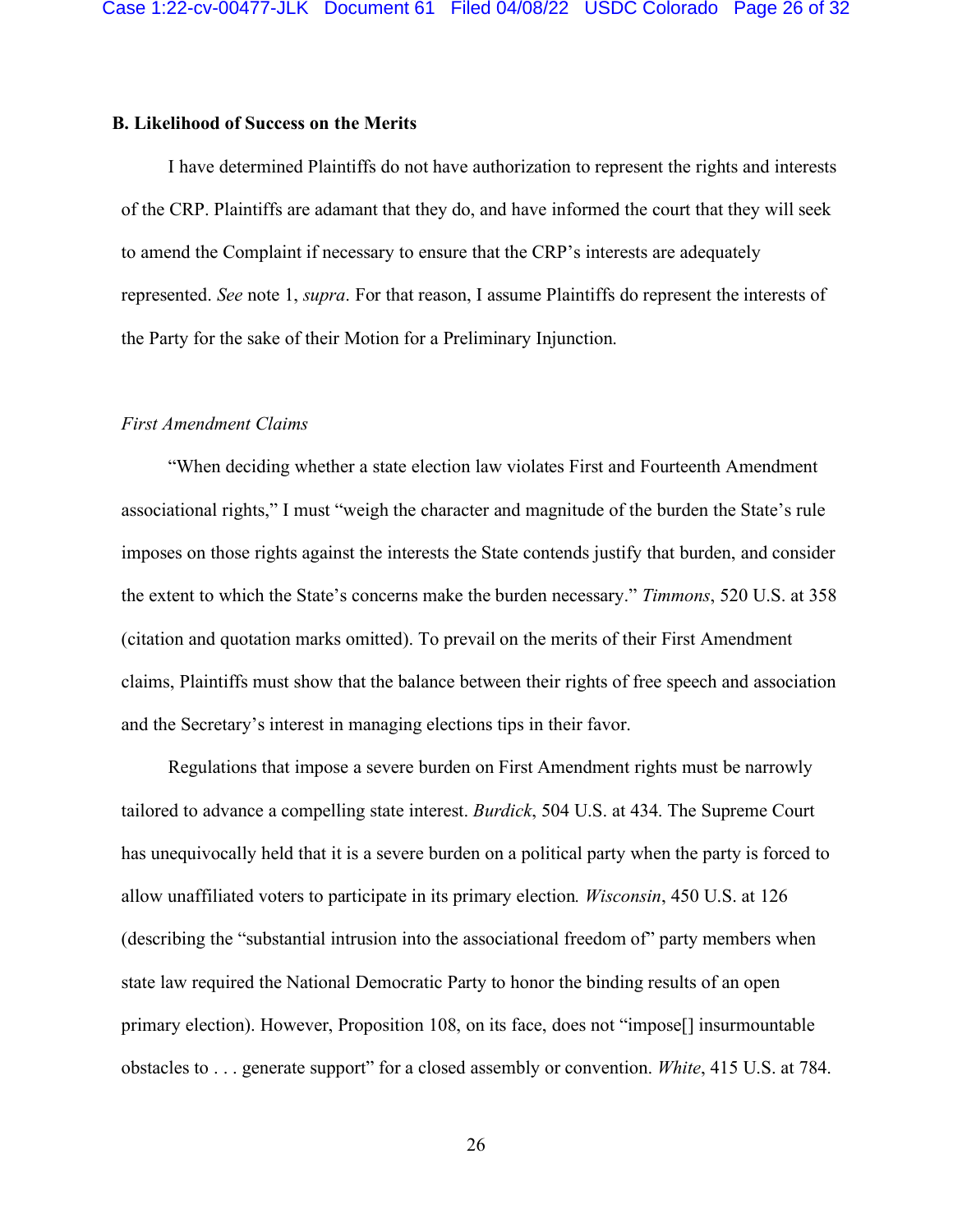#### Case 1:22-cv-00477-JLK Document 61 Filed 04/08/22 USDC Colorado Page 27 of 32

And as I detailed above, Plaintiffs' as-applied challenge cannot succeed because they have not shown that the CRP has been forced to associate with unaffiliated voters. Plaintiffs have presented absolutely no evidence that the three-fourths threshold is impossible to meet.

When "reasonable, nondiscriminatory restrictions" do not severely burden a party's rights, the state's "important regulatory interests are generally sufficient to justify" the restrictions. *Anderson v. Celebrezze*, 460 U.S. 780, 788 (1983). On its face, Proposition 108 restricts Colorado's major political parties by offering a choice: they can allow unaffiliated voters to participate in their primary elections or they can limit participation in their nomination process through a closed convention or assembly caucus. That choice constitutes a reasonable, nondiscriminatory restriction that is justified by the State's important regulatory interests: "protecting and preserving the integrity of the nominating process, promoting fairness, allowing parties to increase voter participation, and ensuring administrative efficiency support its semiopen primary system." Resp. to Mot. for Prelim. Inj. at 12.

The statutes at issue here provide a default that allows Colorado's largest political parties to increase voter participation through the inclusion of unaffiliated voters. By requiring a party to opt out of the default nominee selection method, Colorado's major political parties are encouraged to voluntarily enfranchise Colorado's 1,637,864 active unaffiliated voters. *See*  Compl. at 5. And by requiring a super-majority vote of a party's state central committee, the restrictions encourage administrative efficiency and reduce the voter confusion that could result if major political parties were more easily able to change their preferred nominee selection method every two years.

In addressing the interests of unaffiliated voters who wish to participate in the selection of candidates who will appear on the general ballot, Plaintiffs emphasize the ease with which an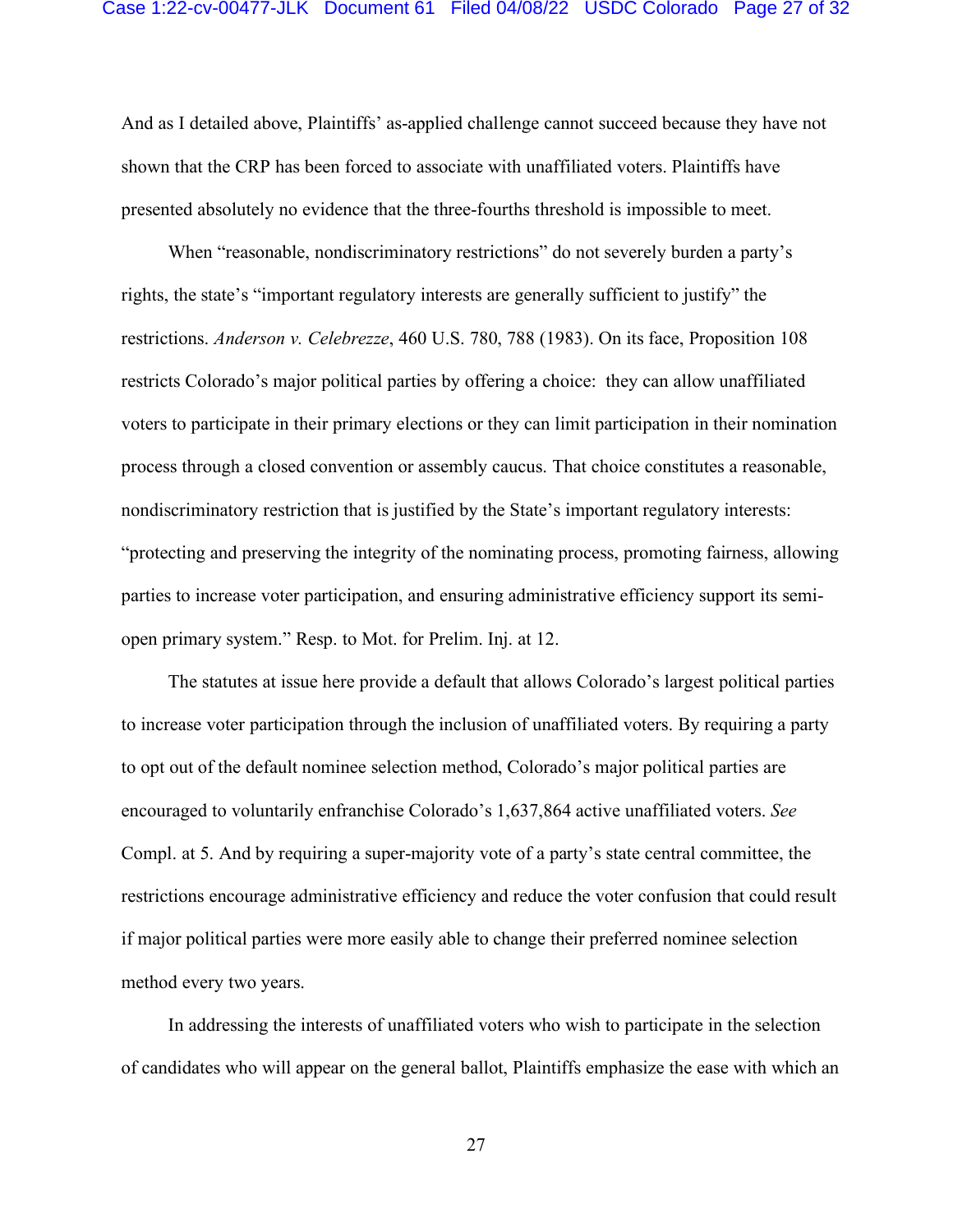unaffiliated voter can register before a primary election and de-register after. By focusing on the lack of practical barriers to registration, Plaintiffs ignore the associational interests of unaffiliated voters who do not want to affiliate with a party but still hope to influence the choices that will be presented to them in the general election. Though it is true that "a basic function of a political party is to select the candidates for public office to be offered to the voters at general elections," *Kusper*, 414 U.S. at 58, an unaffiliated voter is not disinterested in that process; he may, instead, be exercising an individual right not to associate. *Cf. Jones*, 530 U.S. at 574 ("A corollary of [an association's] right to associate is the right not to associate."). There can be no doubt the Secretary has an interest in considering the position of Colorado's significant number of unaffiliated voters.

Plaintiffs have failed to show that the balance between the Secretary's interests and their First Amendment rights tip in their favor. Consequently, they are unlikely to succeed on the merits of their first three claims.

## *Equal Protection Claims*

"[T]he Equal Protection Clause does not make every minor difference in the application of laws to different groups a violation of our Constitution." *Williams v. Rhodes*, 393 U.S. 23, 30 (1968); *see also Taylor v. Roswell Indep. Sch. Dist.*, 713 F.3d 25, 54 (10th Cir. 2013) ("The Equal Protection Clause does not forbid classifications. It simply keeps governmental decisionmakers from treating differently persons *who are in all relevant respects alike*." (quoting *Nordlinger v. Hahn*, 505 U.S. 1, 10 (1992))). While similarly situated voters are protected from discrimination by the Fourteenth Amendment's Equal Protection Clause, Plaintiffs must "demonstrate in the first instance a discrimination against them of some substance." *White*, 415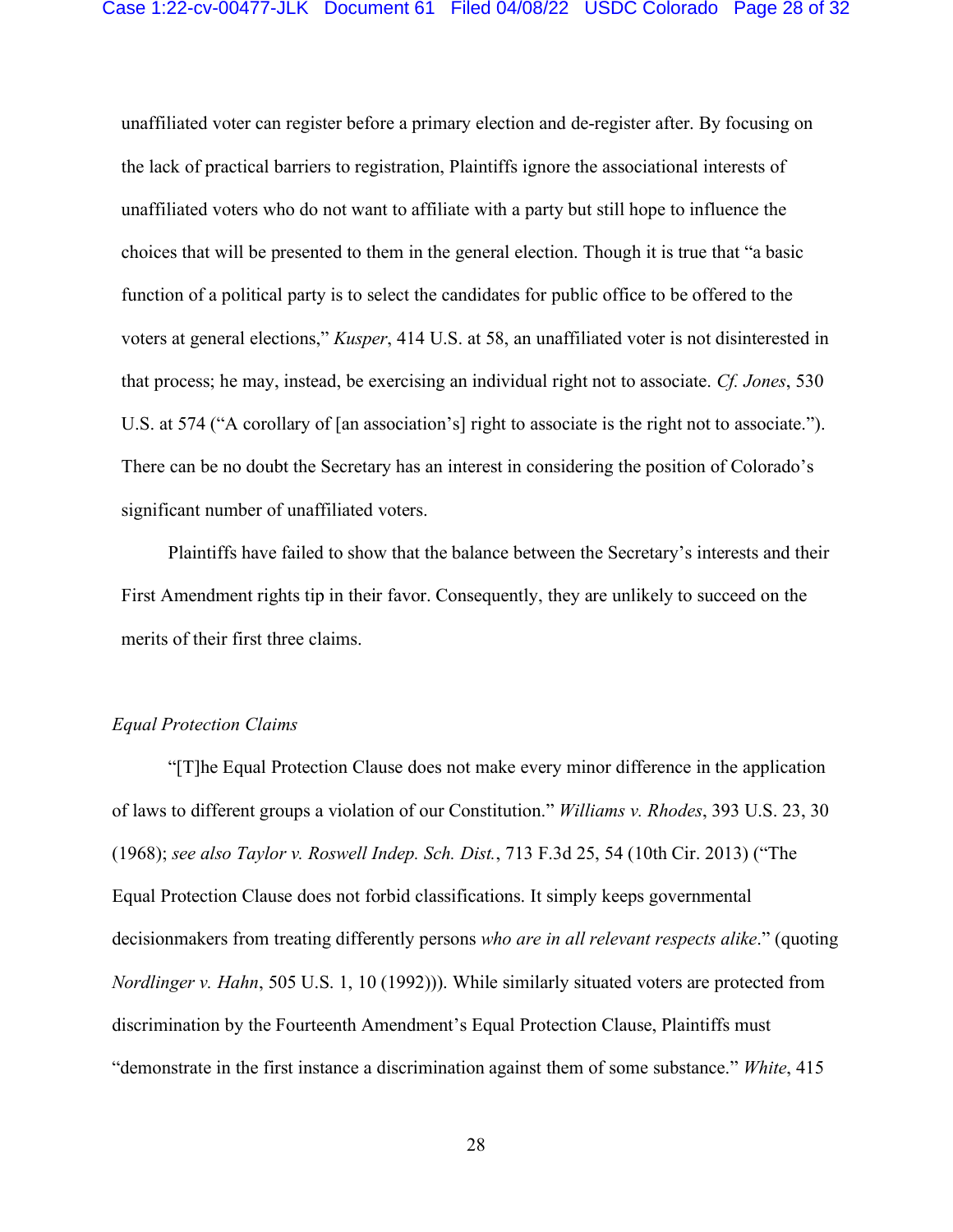#### Case 1:22-cv-00477-JLK Document 61 Filed 04/08/22 USDC Colorado Page 29 of 32

U.S. at 781. The discrimination of which Plaintiffs complain is that minor parties are able to select Plaintiffs' preferred nomination process, and major parties are not. That is not a discrimination of substance.

To be sure, "[a] political party has a First Amendment right . . . to choose a candidateselection process that will in its view produce the nominee who best represents its political platform." *Lopez Torres*, 552 U.S. at 797. A party does not have a right to choose *whatever* candidate-selection process it desires. When distilled, Supreme Court precedent establishes that political parties have a constitutional right to include or exclude non-party members from the nominee selection process, but they do not have a right to dictate how the inclusion or exclusion will occur.

Plaintiffs have not made a strong showing that Proposition 108 forces an open candidateselection process upon them. In fact, they have made virtually no showing that the option for a closed assembly or convention process is unavailable. They have established that the Committee would *prefer* to have the *option* of a closed primary election and they have proven that a semiopen primary is more favorable to the Committee than a closed assembly or convention, but that is not enough. Without showing that some version of vote dilution is forced on them, Plaintiffs cannot establish even a remote likelihood of success on the merits of their fourth claim.

Regarding their fifth claim, I have already determined that it is subject to dismissal for failure to state a claim as it relates to individual party members. My analysis does not change when I consider the rights of parties.

Plaintiffs do not argue the Secretary is constitutionally obligated to treat major and minor political parties equally, nor could they. *See Jenness v. Fortson*, 403 U.S. 431, 441 (1971) ("The fact is that there are obvious differences in kind between the needs and potentials of a political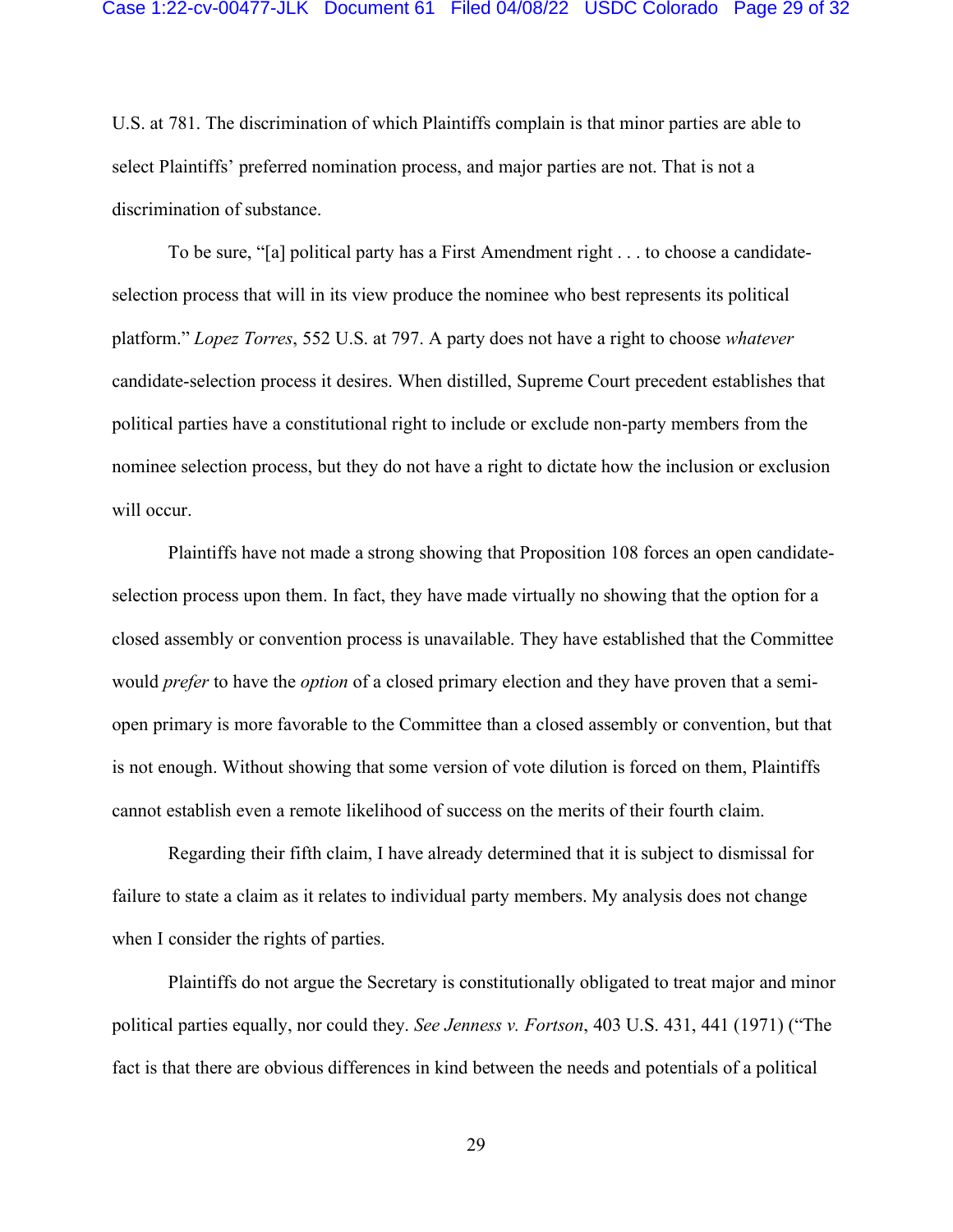# Case 1:22-cv-00477-JLK Document 61 Filed 04/08/22 USDC Colorado Page 30 of 32

party with historically established broad support, on the one hand, and a new or small political organization on the other."). Plaintiffs claim major political parties are unfairly disadvantaged by their inability to nominate candidates through a publicly funded closed primary election, an advantage given to minor parties in Colorado. Of course, if Proposition 108 did not give major political parties a meaningful choice between an open nominee selection method and a closed one, this claim would hold more water, but I have already dispensed with Plaintiffs' assertion that the CRP has been forced into an open nomination process.

In *American Party of Texas v. White*, several minor political parties made a similar claim by alleging that a state law discriminated against them by requiring the parties to nominate candidates for general election by convention rather than by primary election, the process used by larger parties. 415 U.S. 767, 771-74 (1974). The Supreme Court found the plaintiffs failed "to demonstrate in the first instance a discrimination against them of some substance." *Id.* at 781. The same is true here. And for the reasons provided in my discussion of the Secretary's Rule 12(b)(6) motion, I find there is "a rational relationship between the disparity of treatment and some legitimate governmental purpose." *Armour*, 566 U.S. at 680 (citation omitted). Plaintiffs have failed to show that they are likely to succeed on either equal protection claim. Thus, since I have found Plaintiffs are unlikely to succeed on any of their claims, the related factor weighs heaving against granting a preliminary injunction.

### **C. Irreparable Injury**

Plaintiffs argue that any violation of their constitutional rights constitutes an irreparable injury. Because I have found they are unlikely to succeed on the merits of any of their constitutional claims, they have demonstrated no injury whatsoever. This second factor also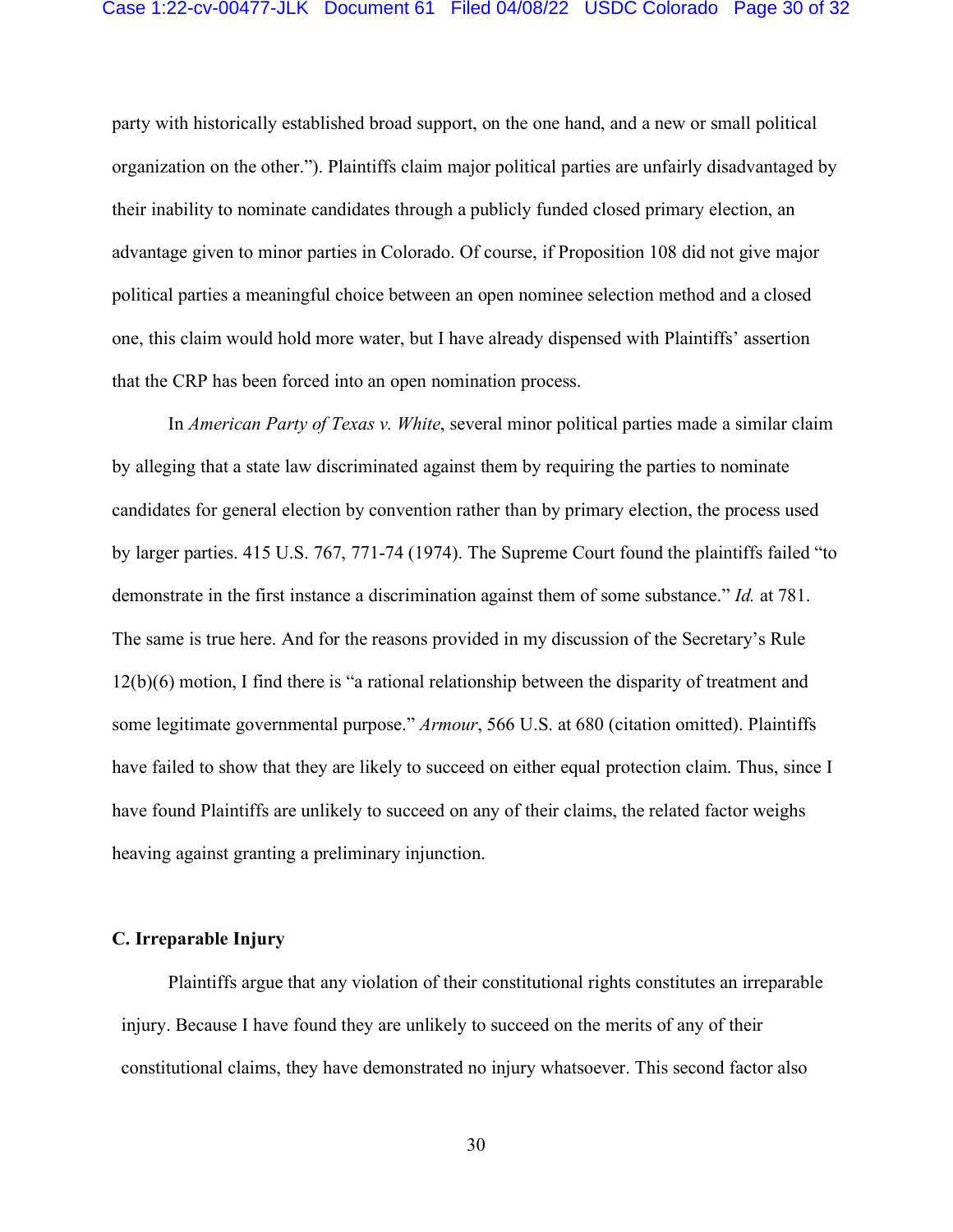weighs against issuance of the requested injunction.

### **D. Balance of Harms**

When the government opposes a motion for a preliminary injunction, the harms to be balanced are the threatened injury to the movant versus any injury to the public interest. *See Nken*, 556 U.S. at 435. I struggle to find any harm to the Plaintiffs or the CRP. Plaintiffs are unrestricted in their ability to associate, to lobby the Committee to select a closed nomination process, and to either caucus or vote for their preferred party nominee. These fundamental personal liberties are unhindered by Proposition 108. The CRP is free to select a closed nomination process, and it is free to amend its Bylaws to encourage or require greater participation in its meeting for selecting the nomination method. Of course, such changes may have no practical impact because, as Mr. Gessler testified and as the Secretary has demonstrated, some portion of the CRP leadership does not want to opt out of the semi-open primary.

The public interests involved, on the other hand, are weighty. Proposition 108 was passed by constitutional referendum more than five years ago. Since that time, Colorado has expended significant resources to accommodate semi-open primaries for the State's major political parties and to educate voters about the statutory scheme. Many of Colorado's unaffiliated voters "have relied on Proposition 108 since its passage in 2016 to vote in Colorado's semi-open primaries," and "[t]heir right to vote in the 2022 Republican Primary was confirmed when the [CRP] voted to hold a primary" last year. Freeburn Amicus Brief at 6, ECF No. 42. As with the first two factors, this last factor weighs against the issuance of a preliminary injunction, particularly one that is specifically disfavored. Accordingly, if Plaintiffs did have standing to bring their claims, they have not demonstrated that their claims warrant the extraordinary relief they seek.